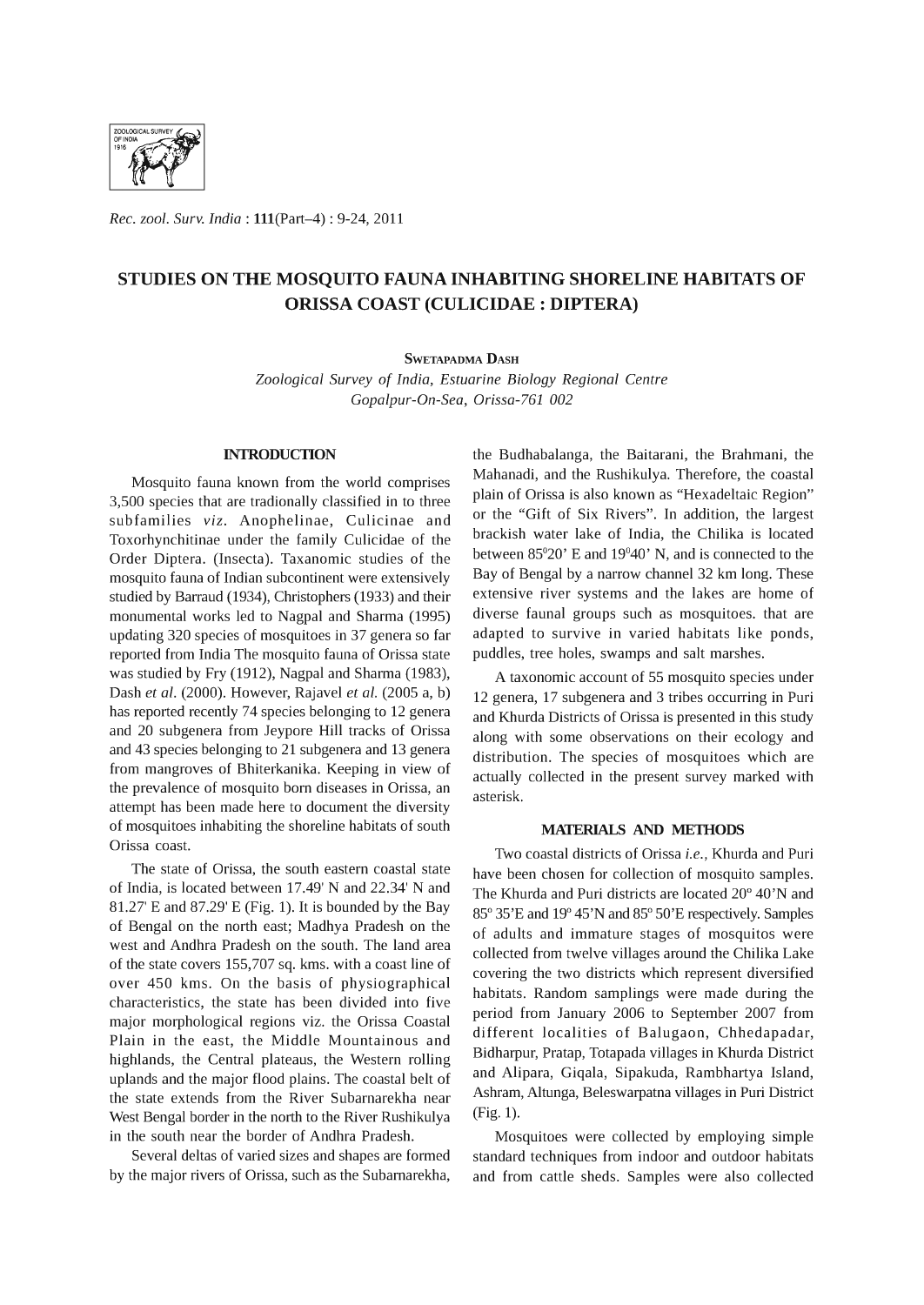

**Fig. 1.** Map of Orissa showing Collection sites in the Puri and Khurda district (2006-07)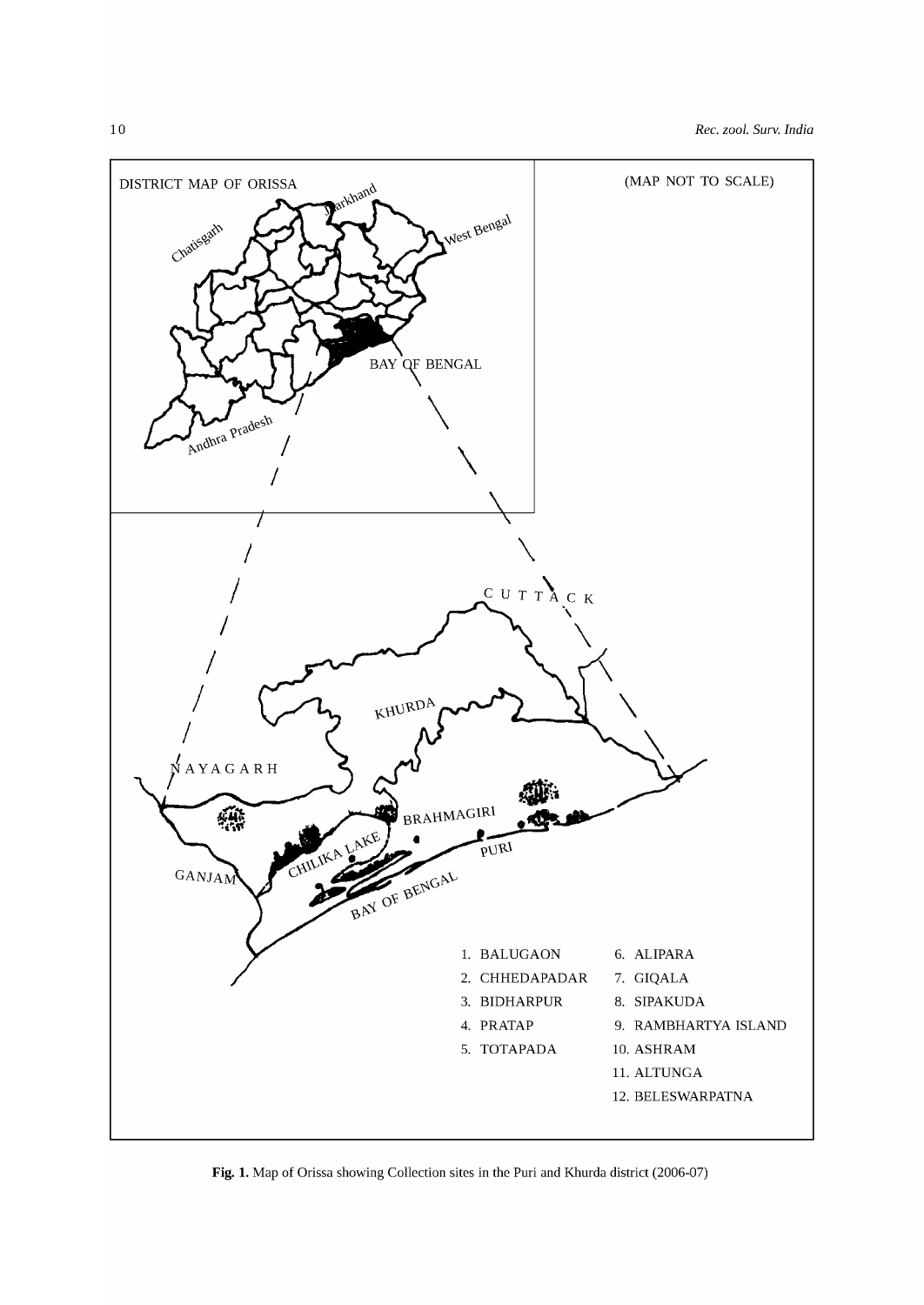during dawn and dusk while mosquitoes maximize their frequency of taking blood meal from the hosts. Mosquito repellant spray was used to paralyze the specimens. The knocked down specimens were collected by picking with the help of fine forceps and transfer them to the collection tubes to avoid breaking of legs. Suction tube was also used to collect the live mosquitoes. Resting adult mosquitoes were collected from the shrubs around the cattle sheds and human dwellings, paddy fields, and near by forest areas. Over 2000 examples of adults and immature stages of mosquitos have been collected by employing the above techniques during the survey period. Adults of male and female mosquitos and their immature stages were identified using standard literatures and the keys provided by Christopher, 1933; Barraud, 1934 and Rao, 1984. In this study 22 species of mosquitoes belonging to 7 genera were identified from the south coastal Orissa. The diagnostic characters of all the species listed here are based on the key characters of adult females. Identified specimens were registered and deposited at the museum of Zoological Survey of India, Gopalpur, Orissa.

# EXTERNAL FEATURES OF A MOSQUITO

The body of the mosquito is divided in to head, thorax, and abdomen (Fig. 2). The head (Fig. 3) contains compound eyes and proboscis. The proboscis is the piercing mouthparts used to "suck" blood from the victim. The mosquito's head is mostly formed of the compound eye. Each eye (Fig. 3) is made up of many tiny lenses forming a compound eye which allows for a broad field of vision. The thorax (Fig. 4) has one pair of wings (Fig. 7) and halteres. The abdomen (Fig. 5) or gut is capable of expanding as it ingests the prey's blood. The markings present on the thorax and abdomen are useful for the identification of the species. The length of mosquitoes varies in species but is rarely greater than 16 mm and weighs up to 2.5 mg. Mosquitoes are able to continuously fly for 1 to 4 hours at a speed of 1-2 kmph and travel up to 10 km in a night. Most species are nocturnal or crepuscular (dawn or evening) feeders. During the heat of the day most mosquitoes rest in a cool place and wait for the evening. The pathogens are transmitted to victims while sucking the blood.

# TAXONOMIC LIST OF MOSQUITO SPECIES RECORDED FROM THE ORISSA COAST

Family CULICIDAE Genus *Anopheles*  Subgenus *Cellia*  Subgenus *Anopheles* 

# 1. *Anopheles (Anophilis) aitkenii James*

*1903. Anopheles aitkenii* James, In : Theobald, *Monogr. CuI.,*   $3:22.$ 

*Diagnostic characters:* palpi equal to the proboscis, completely dark and scales small in size; costa and subcosta are completely dark including vein 1 (R1); prescuttelar space of thorax without setae; pale ring absent at the termination of tarsi.

*Distribution:* In India, widely prevalent in Andaman Islands, Andhra Pradesh, Assam, Bihar, Karnataka, Kerala, Maharashtra, Manipur, Meghalaya, Orissa, Punjab, Sikkim, Tamil Nadu, Uttar Pradesh and West Bengal.

*Remarks* : Breeds in a variety of places such as small pools and seepages, in the jungle tea garden drains which are shaded by tea plants, swamps, marshes, channels, river, rock pools, streams heavily shaded with trees, wells etc. Recorded from Mayurbhanj, Keonjhar and Koraput of Orissa.

## *2. Anopheles (Anopheles) nigerimus* Giles\*

*1900. Anopheles nigerimus* Giles. *Handbook:* 162. (as variety of *hyrcanus).* 

*Diagnostic characters* : Four banded palpi (tip of the palpi pale); Pale area on costa and subcosta including vein 1 (Rl) is less than 4, pale scale on inner costa and fringe spot on vein 5.2 (Cu2), basal dark mark on wing vein 5 (Cu) long (0.4 multiplied by length of Cu stem).

*Material Examined:* 3 exs. (F), Pratap, Khurda Distt., 24.i.2006 ColI. : S. Dash; 3 exs. (F) from Sipakuda, Beleswarpatna Dist. Puri, 26.i.2006, ColI. : S. Dash.

*Distribution:* In India, occurs in all mainlands except Himachal Pradesh.

*Remarks* : Breeds in standing water with good aquatic vegetation. Recorded from all over Orissa especially from coastal Orissa.

#### *3. Anopheles (Anopheles) sinensis* Wiedemann

*1828. Anopheles sinensis* Wiedemann, *Aussereurop Zwei{l Insekt.,* 1 : 547.

*Diagnostic characters* : Pale area on costa and subcosta including vein 1 (Rl) is less than 4; four banded palpi (tip of the palpi pale); size of pale bands on hind tarsomeres very small.

*Distribution:* In India recorded from Assam, Delhi, Manipur, Meghalaya, Mizoram, Orissa, Punjab and Tamil Nadu.

*Remarks:* Mainly breeds in the rice fields. Recorded from all over Orissa but especially from Koraput District.

#### Subgenus *Cellia*

# *4. Anopheles (Cellia) aconitus* Donitz\*

*1902. Anopheles aconitus,* Donitz, Z. *Hyg. Infektkrankh,*  41 : 70.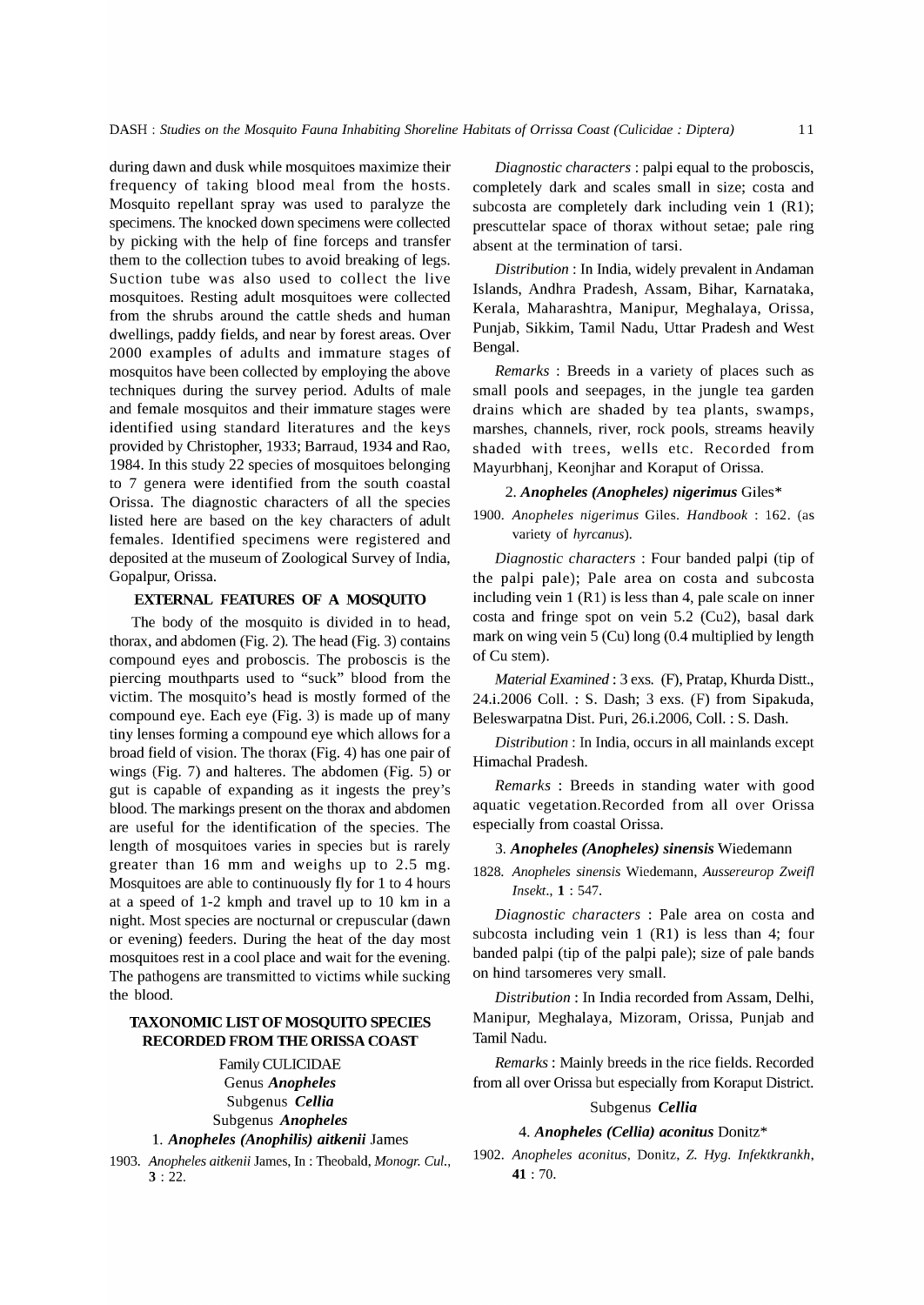hind legs are absent; Hind tarsomeres 5, 4, and 3 are dark; Tip of hind tarsomere and bands on legs are black. *Material Examined:* 2 exs. (F) from Altunga, Puri

Distt. 24.i.2006; 1 ex (F) from Tangi,. Khurda Distt., 27.i.2006. ColI. : S. Dash.

*Distribution* : Distributed all over India including Andaman Islands and Lakshadweep except Haryana, Himachal Pradesh, Jammu and Kashmir, Punjab, Rajsthan.

*Remarks:* Species breeds in clean-water tanks with grassy edges, ponds, streams, water drains, river bed pools and rice fields (at least 45 cm long). Reported from the coastal plains of Orissa.

# *5. Anopheles (Cellia) annularis* Van der Wulp\*

*1884. Anopheles annularis* Van der Wulp. *Notes Leyden Mus.,* 6 : 249.

*Diagnostic characters* : Apical pale band of palpi nearly equal to the pre-apical dark band; area at the bifurcation of wing vein 5 (Cu) dark; more than 3 pale area on costa and subcosta including vein  $1$  (R1); speckling in fore and hind legs absent; tarsomeres 5, 4 and 3 of hind leg completely pale.

*Material Examined* : 2 females (adult). Chhedapadar,. Khurda Distt., 23.i.2006, ColI. : S. Dash; 4 exs (F)., Alipada and Altunga of Puri Distt., 27.i.2006, ColI. : S. Dash.

*Distribution* : In India, very commonly found in coastal Orissa, Bihar, Maharahtra, Punjab and West Bengal.

*Remarks:* Mixed dwellings during day. Also found at outdoor in small numbers. Reported from Singhbhum, Chilika lake area, Puri, Keonjhar, Koraput of Orissa.

# *6. Anopheles (Cellia) culicifacies* Giles\*

1901. Anopheles culicifacies Giles, *Entomologist's mon. Mag.,* 37 : 198.

*Diagnostic characters* : Apical pale band nearly equal to the preapical dark band of palpi; more than 3 Pale area on costa and subcosta including vein 1 (R1); Fringe spot on vein  $3(R4 + 5)$  absent; speckling in fore and hind legs absent; hind tarsomeres 5, 4 and 3 are dark; bands on fore tarsomeres absent;.

*Materials Examined:* 2 exs. (F). Bidharpur, Khurda Distt., 23.i.2006, ColI. : S. Dash; 1 ex. (F) from Giqala of Puri Distt., 27 .i. 2006, ColI. : S. Dash.

*Distribution* : In India recorded throughout the country except Andaman & Nicobar Islands.

*Remarks:* It rests in cattle sheds and houses during the day. Also collected from straw, mud cakes *etc.,* near stables and from dense vegetation under the bushes and tree holes. Reported from Balangir, Balighara, Baruva, Bhadrak, Chatikona, Cuttack, Ganjam, Jeypore, Kesinga, Phulbani and Sambalpur in Orissa.

#### *7. Anopheles (Cellia) fluviatilis* James

*1902. Anopheles fluviatilis* James, *Scient. Mem Med. Sanit. Depts. India,* 2 : 31.

*Diagnostic characters* : Apical pale band nearly equal to the pre-apical dark band of palpi; wing with 4 or more dark spots on costa, involving costa and vein R, wing vein 3 ( $R4 + 5$ ) and inner costa mostly pale and inner costa dark: speckling in legs absent; bands on fore tarsomeres absent.

*Distribution:* In India, occurs in all main lands.

*Remarks:* More percentage of adults rest at human habitats than cattle sheds in day time. The species also rests outdoors. Reported from Jeypore, Koraput, Mayurbhanj of Orissa.

## *8. Anopheles (Cellia) jeyporiensis* James

*1902. Anopheles jeyporiensis* James, *Scient. Mem. Med. Sanit. Depts. India,* 2 : 32.

*Diagnostic characters* : Pre-apical dark band 1/4 or 1/5 of the apical pale band of palpi; Wing with 4 or more dark spots on costa, involving costa and vein R, distance of the anterior forked cell from the base of the costa compared to that of posterior forked cell is small; speckling in legs absent; hind tarsomeres 5, 4 and 3 are dark; small bands on fore tarsomeres.

*Distribution:* In India, found from Andhra Pradesh, Arunachal Pradesh, Assam, Bihar, Goa, Karnataka, Kerala, Madhya Pradesh, Mahrashtra, Manipur, Meghalaya, Mizoram, Orissa, Rajasthan, Sikkim, Tamil Nadu, Uttar Pradesh, Uttarakhand and West Bengal.

*Remarks* : Adults found largely in cattle sheds as well as inside houses. Found at altitudes from 2000 to 6000m. Reported from Jeypore hills of Orissa after which the species has been named.

# *9. Anopheles (Cellia) karwari* (James)

*1903. Anopheles karwari* (James), In : Theobald. *Monogr.*  CuI., 3 : 102.

*Diagnostic characters:* Palpi with 4 pale-scaled bands. Wing with 4 or more dark spots on costa, involving costa and vein R, wing never all dark; only hindtarsomeres 5 and part of 4 pale-scaled.

*Distribution* : This species is recorded in India including Andaman & Nicobar Islands, Andhra Pradesh, Arunachal Pradesh, Assam, Bihar, Tamil Nadu,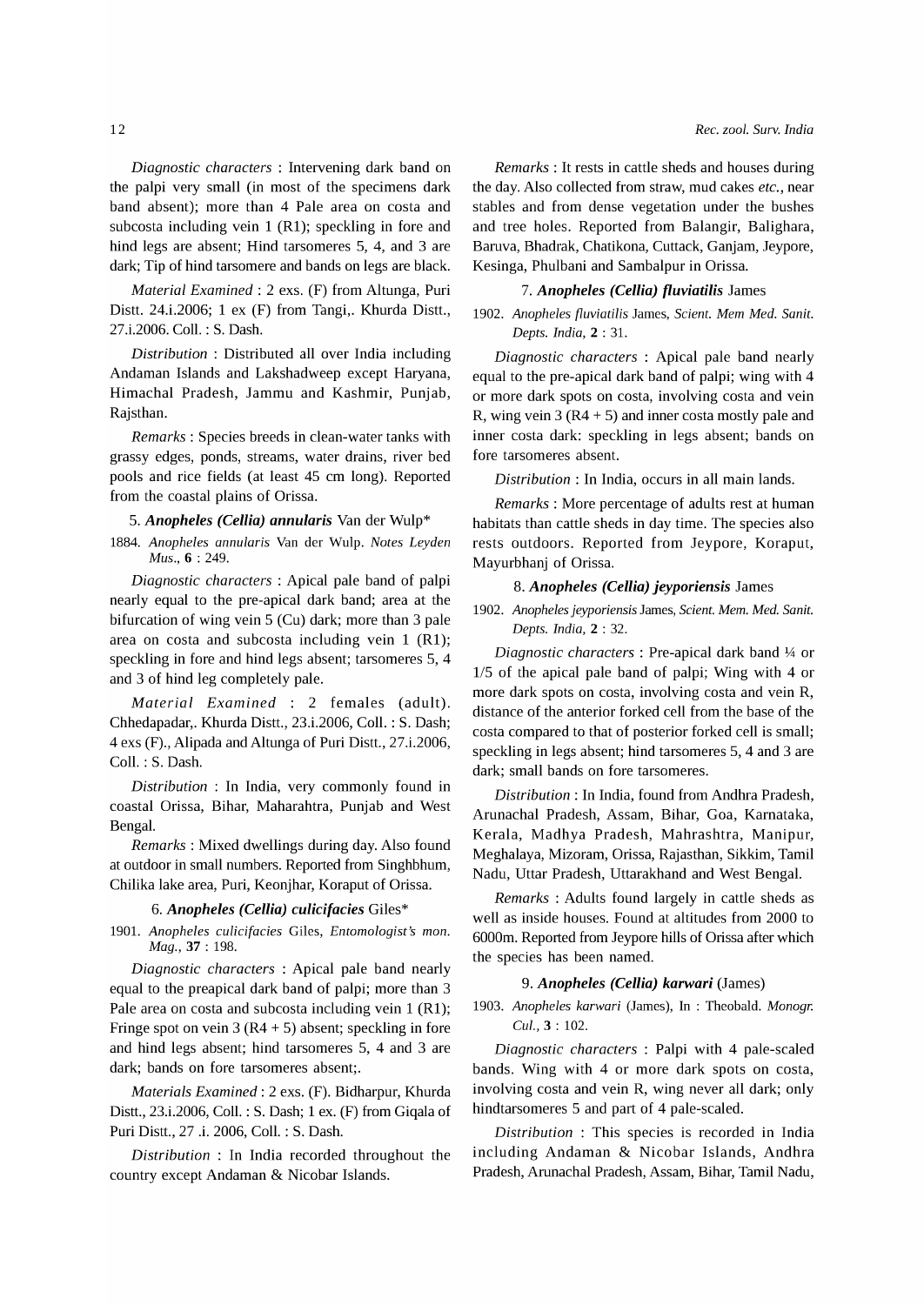Goa, Karnataka, Kerala, Madhya Pradesh, Maharashtra, Meghalaya, Mizoram, Orissa, Rajasthan, Tripura, Uttar Pradesh, Uttarakhand, West Bengal.

*Remarks:* Reported all over Orissa. Breeds mainly in seepage. Not regarded as vector of Malaria.

*10. Anopheles (Cellia) maculatus* Theobald\* *1901. Anopheles maculatus* Theobald, *Monogr. CuI.,* 1: 171.

*Diagnostic characters* : Apical pale band of palpi nearly equal to the subapical pale band; more than 4 Pale area on costa and subcosta including vein 1 (R1); speckling in fore and hind legs are present; hind tarsomeres 5 and part of 4 are only pale; dark band at  $4<sup>th</sup>$  tarsomere of hind leg are present; scales on 6 and 7 tergites are with broad golden scales.

*Material Examined* : 3 exs. (F), Totapada, Pratap Khurda Distt., 28.i.2006 ColI. : S. Dash.

*Distribution* : In India, occurs in all main lands.

*Remarks* : Prefers bright sunlit places for breeding and shade has a deleterious effect in breeging Breeding is more pronounced in pre- and post monsoon months. Recorded all over Orissa.

11. *Anopheles (Cellia) majidi* Young and Majid *1928. Anopheles majidi* Young and Majid, *Indian.* 1. *med. Res.,* 16 : 169.

*Diagnostic characters:* Apical and sub-apical pale band equal and separated by a small or same sized dark band intervening dark band of palpi; more than 4 Pale area on costa and subcosta including vein 1 (R1); speckling in fore and hind legs are absent; Hind leg tarsomeres 5, 4, and 3 are dark; tip of hind tarsomere pale and bands present on legs.

*Distribution* : In India it is found in Arunachal Pradesh, Assam, Goa, Karnataka, Kerala, Meghalaya, Mizoram, Orissa, Tamil Nadu, Tripura and West Bengal.

*Remarks:* Breeds in grassy slow-running streams, breeding also recorded from open drains in tea gardens and fallow rice fields. Reported from Koraput, Orissa.

# *12. Anopheles (Cellia) minimus* Theobald

*1901. Anopheles minimus* Theobald, *Monogr. CuI.,* 1 : 186.

*Diagnostic characters* : Apical and sub-apical pale band equal and separated by a small or same sized dark band intervening dark band of palpi; wing with 4 or more dark spots on costa, involving costa and vein R, inner costa interrupted; speckling in legs absent; Hind leg tarsomeres 5, 4, and 3 are dark; tip of hind tarsomere black and bands on legs absent.

*Distribution* : In India, widely prevalent in Arunachal Pradesh, Assam, Madhya Pradesh, Manipur, Meghalaya, Mizoram, Nagaland, Tripura. It has sporadic

distribution in Andhra Pradesh, Bihar, Karnatak, Kerala, Orissa, Tamil Nadu, in the foothills of Uttar Pradesh and West Bengal.

*Remarks* : Breeds in burrow pits, rice fields and seepages. The species prefers shady places. Reported from all over Orissa.

# *13. Anopheles (Cellia) moghulensis* Christophers

*1924. Anopheles moghulensis* Christophers, *Indian* 1. *Med. Res.,* 12 : 296.

*Diagnostic characters* : Apical pale band nearly equal to the pre-apical dark band of palpi; pre-apical dark band  $\frac{1}{4}$  or 1/5 of the apical pale band; wing with 4 or more dark spots on costa, involving costa and vein R; speckling in legs absent; hind tarsomeres 5, 4 and 3 are dark; bands on fore tarsomeres are small.

*Distribution* : In India recorded from Andhra Pradesh, Bihar, Jammu & Kashmir, Karnataka, Madhya Pradesh, Maharashtra, Orissa, Punjab, Rajasthan, Tamil Nadu.

*Remarks* : Rests in human dwellings and occasionally in cattle sheds. Reported all over Orissa.

# *14. Anopheles (Cellia) pallidus* Theobald

*1901. Anopheles fuliginosus var.* Theobald. *Monogr. CuI.,*  1 : 134.

*Diagnostic characters* : Apical pale band of palpi nearly equal to the pre-apical dark band; wing with 4 or more dark spots on costa, involving costa and vein R, pale area at the bifurcation of wing vein 5 (Cu); speckling in legs absent; hind leg tarsomeres 5, 4 and 3 completely pale; apex of hind tarsomere1 without any pale band.

*Distribution* : Found throughout India.

*Remarks:* Mixed dwellings. Reported all over Orissa.

#### 15. Anopheles (Cellia) ramsavii Covell

*1931. Anopheles pseudojamesi,* Strickland and Choudhury. *Anoph. Larvae,* suppl., : 2S(L.).

*Diagnostic characters* : Apical pale band of palpi nearly equal to the pre apical dark band Wing with 4 or more dark spots on costa, involving costa and vein R, Dark and inner costa interrupted speckling in legs present; hind tarsomeres 5, 4 and 3 completely pale.

*Distribution* : In India the distribution restricted to Andhra Pradesh, Arunachal Pradesh, Assam, Bihar, Goa, Maharashtra, Meghalaya, Orissa and West Bengal.

*Remarks* : Breeds in rainwater pools, tanks and swamps. Adults rest in houses and cattle sheds. Reported from Orissa coastal plains.

# *16. Anopheles (Cellia) splendidus* Koidzumi \*

*1920. Anopheles splendidus* Koidzumi, *Daiwan. Kenkyujo Hokoku,* 8 : 23.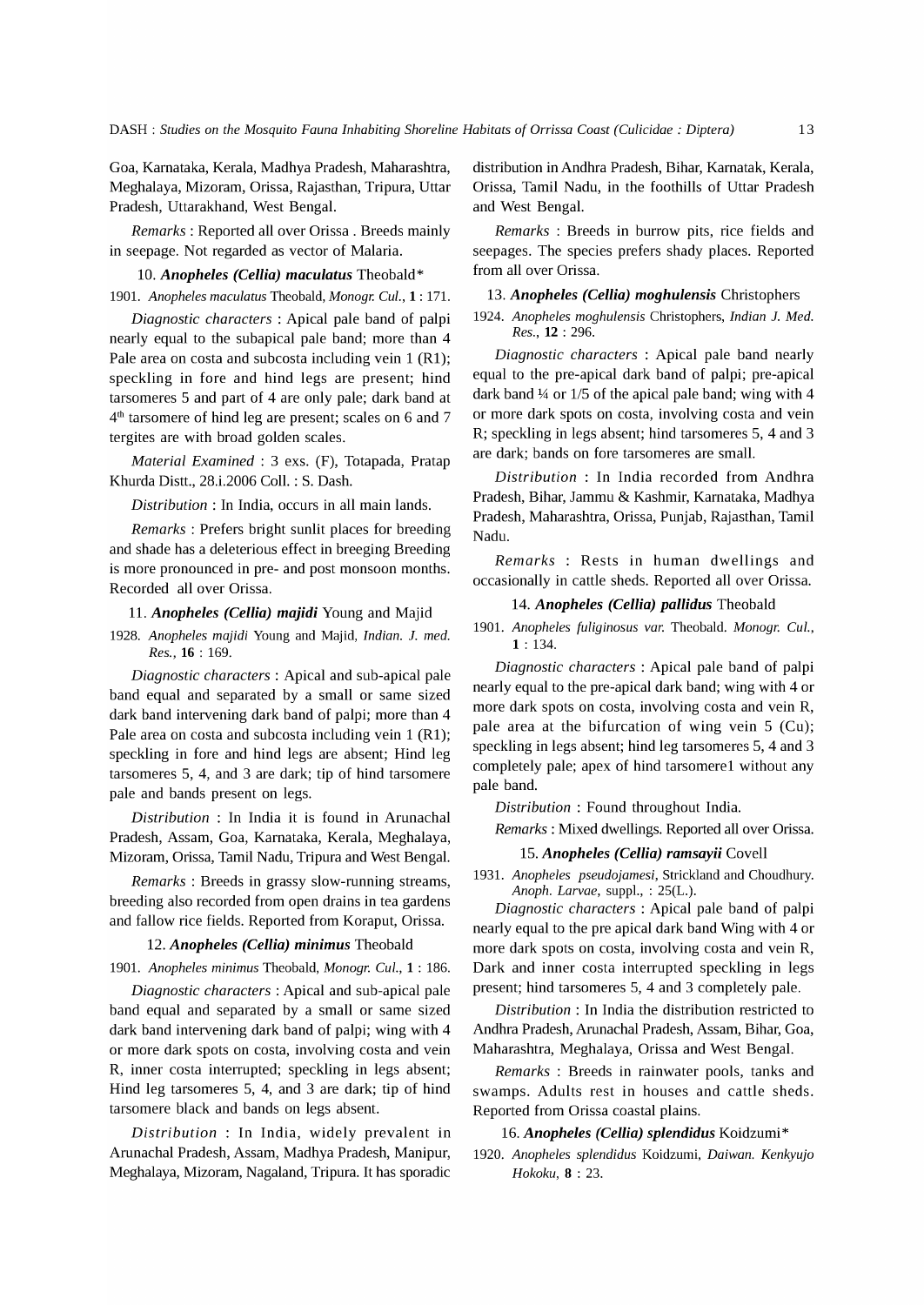*Diagnostic characters* : Apical pale band of palpi nearly equal to the sub apical pale band; more than 3 Pale area on costa and subcosta including vein 1 (R1); speckling in fore and hind legs are present; Hind tarsomeres 5, 4 and 3 completely pale.

*Material examined:* 2 exs. (F), Giqala, Puri Distt., 24.iii.2007 ColI. : S. Dash; 1 ex (F) from Chhedapadar, Khurda Dist., 28.iii. 2007, ColI. : S. Dash.

*Distribution* : In the south eastern parts of India

*Remarks* : Breeds in riverbed pool, slow-moving stream, human dwelling, cattle shed. Recorded from the coastal and southern hills of Orissa.

# *17. Anopheles(Cellia) subpictus* Grassi \*

*1899. Anopheles subpietus* Grassi,. *Re.* R. *Aeead. Lineei,* 8 : 101.

*Diagnostic characters* : Apical pale band nearly equal to the preapical dark band; more than 3 pale area on costa and subcosta including vein 1 (R1); speckling in fore and hind legs are absent; Hind leg tarsomeres 5,4, and 3 are dark; Band on foreleg tarsomeres are broad.

*Material Examined:* 25 exs (F) Chhedapadar, Bidharpur, Totapada, Pratap, Balugaon, Tangi of Khurda Distt. 24.i.2006 ColI. : S. Dash; 37 exs. (F) Alipada, Giqala, Sipakuda, Beleswarpatna, Altunga of Puri Distt., 25- 27.i. 2006, ColI. : S. Dash.

*Distribution* : Found throughout India.

*Remarks:* Breeds in stagnant waters, clear or turbid waters, water with or without vegetation, shaded or slightly shaded places, wells, burrow pits, channels, lake margins, ponds, tanks, ground pools, fallow and freshly flooded rice fields, cement cisterns, tree-holes, fresh or brackish waters. Recorded all over Orissa.

# 18. Anopheles (Cellia) sergentii (Theobald)

*1907. Pyretophorus sergentii* Theobald, *Monogr. CuI.,* 4 : 68.

*Diagnostic characters* : Apical pale band nearly equal to the pre-apical dark band of palpi; pre-apical dark band  $\frac{1}{4}$  or 1/5 of the apical pale band; wing with 4 or more dark spots on costa, presence of fringe spot on vein 3 (R4 + 5)nvolving costa and vein R; speckling in legs absent; hind tarsomeres 5, 4 and 3 are dark; bands on fore tarsomeres absent.

*Distribution* : In India, recorded from Jabalpur (Madhya Pradesh) and Koraput (Orissa).

*Remarks:* Rests in human dwellings and cattle sheds but sometimes in underground aqueducts.

# *19. Anopheles (Cellia) tessellates* Theobald

*1901. Anopheles tessellates* Theobald, *Monogr. CuI.,* 1: 175.

*Diagnostic characters* : Wing with 4 or more dark spots on costa, involving costa and vein R, speckling in legs present; Narrow banding in hind tarsomeres.

*Distribution* : In India, recorded from Andaman and Nicobar Islands, Andhra Pradesh., Assam, Bihar, Goa, Gujurat, Karnataka, Kerala, Lakshadweep, Madhya Pradesh, Maharashtra, Manipur, Meghalaya, Nagaland, Orissa, Rajasthan, Sikkim, Tamil Nadu, Tripura, Uttar Pradesh., Uttarakhand, West Bengal.

*Remarks* : Reported all over Orissa, Occurring in mixed dwellings, cattle sheds and outdoors, rest particularly on the lower part of the walls.

# 20. Anopheles (Cellia) theobaldi Giles\*

*1901. Anopheles theobaldi* Giles, *Entomologist's. Mon. mag.,*  37 : 198.

*Diagnostic characters* : More than 4 pale area on costa and subcosta including vein 1 (R1); speckling in fore and hind legs are present; Apical pale band of palpi nearly equal to the sub apical pale band; Hind tarsomeres only 5 and part of 4 pale; The dark band at  $4<sup>th</sup>$  tarsomere of hind leg is absent.

*Material Examined* : 3 exs. (F) from Sipakuda, Altunga, Puri Distt., 24.i.2006, ColI. : S. Dash; 3 exs. (F) from Chhedapadar, Bidharpur, Pratap, Khurda Distt., 27.i.2006. ColI: S. Dash.

*Distribution:* Found all over India but concentrated mainly in central and western part of peninsula.

*Remarks* : Forest species and basically a stream breeder, also breeds in ponds, tanks, rice fields and riverbed pools. Reporeted all over Orissa.

## *21. Anopheles (Cellia) vagus* Donitz\*

*1902. Anopheles vagus* Donitz. Z. *Hyg. Infektkrankh.,* 41 : 80.

*Diagnostic characters* : Pre-apical dark band 14 or  $\frac{1}{5}$  of the apical pale band of palpi.; more than 3 pale area on costa and subcosta including vein 1 (R1); speckling in fore and hind legs are absent; Hind tarsomeres 5, 4, and 3 are dark; Band on fore tarsomeres are broad.

*Material Examined:* 10 exs. (F) from Chhedapadar, Bidharpur, Totapada, Pratap, Balugaon, Tangi of Khurda Distt. 24.i.2006 and 25.ii.2007 ColI. : S. Dash; 20 exs. (F) Alipada, Giqala, Sipakuda, Beleswarpatna, Altunga of Puri Distt., 27.i.2006, ColI. : S. Dash.

*Distribution* : In India, found throughout the country except Delhi, Himachal Pradesh, and Punjab.

*Remarks* : Adults rest indoors in cattle sheds and mixed dwellings. Cattle sheds are regarded more attractive. However, outdoor resting is limited. Reported from all over Orissa.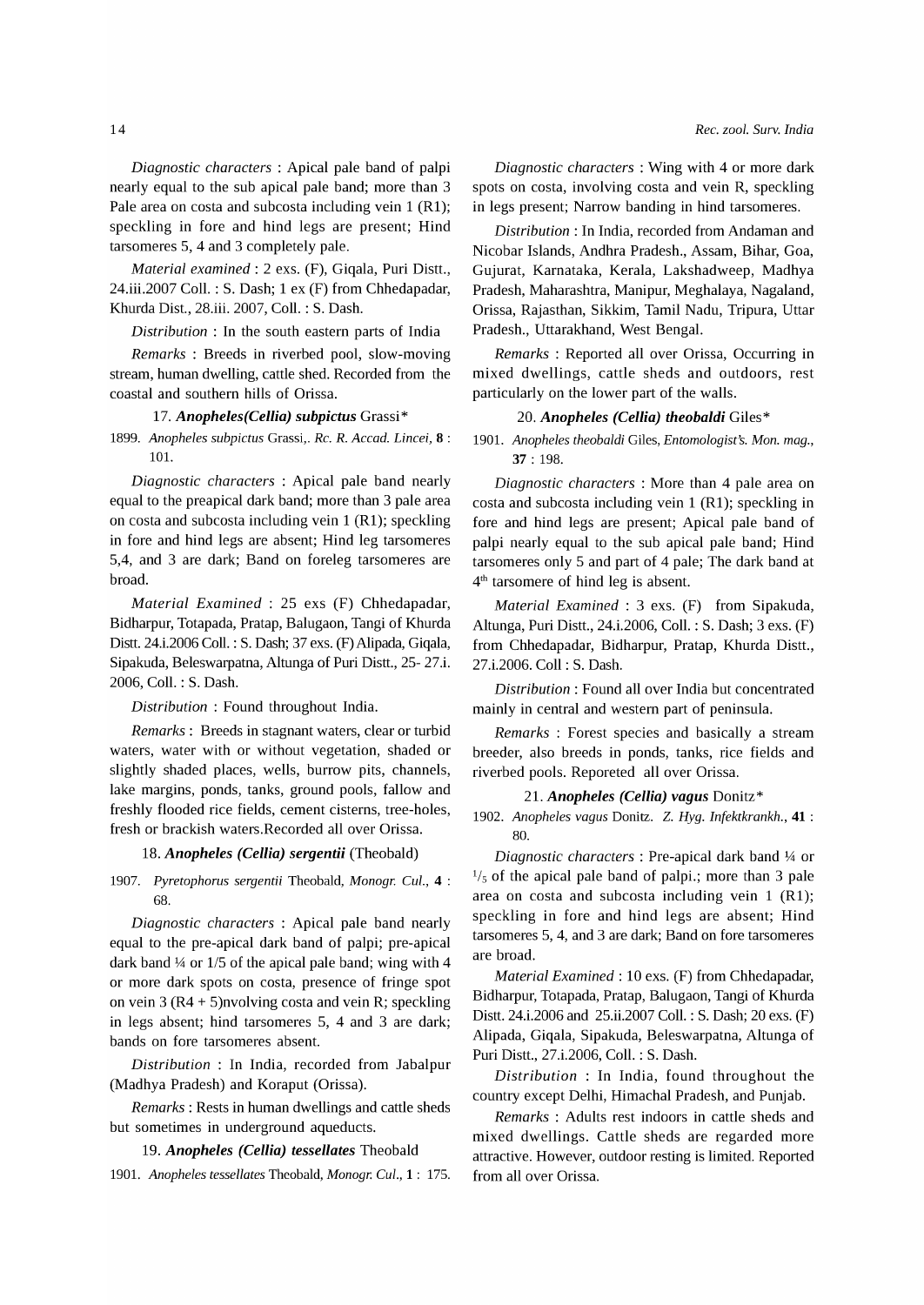## *22. Anopheles (Cellia) varuna* Iyengar\*

*1924. Anopheles varuna* Iyengar, *Indian* 1. *med. Res.,* 12 :  $24.$ 

*Diagnostic characters* : Proboscis generally dark, sometime half of it is yellow; apical and sub-apical pale band equal and separated by same sized dark band intervening dark band of palpi; more than 4 Pale area on costa and subcosta including vein 1 (R1); inner costa of wing is dark; fringe spot absent on vein 6 (Anal); vein 5.1 (Cu 1) with two dark areas;speckling in fore and hind legs are absent; Hind tarsomeres 5, 4, and 3 are dark; Tip of hind tarsomere and bands on legs are black.

*Material Examined:* 2 exs. (F) from Altunga, Puri Distt. 24.i.2006 ColI. : S. Dash.: lex (F) from Tangi, Khurda Distt., 27.i.2006 ColI: S. Dash.

*Distribution* : Distributed all over India including Andaman Islands, Lakshadweep, except Himachal Pradesh, Haryana, Jammu and Kashmir. Punjab, Rajsthan.

*Remarks* : Breeds profusely in freshwater tanks, ponds, rice fields, drains, irrigation channels, wells etc., with algal and other aquatic vegetation. Reported from Jeypore hills, Orissa.

#### Subfamily TOXORHYNCHITINAE

# Genus *Toxorhynchites* Theobald

# Sugenus *Toxorhynchites* Theobald

# *23. Toxorhynchites (Toxorhynchites) splendens*  (Wiedemann)

#### *1819. Culex splendens* Wiedemann, *Zoo1. Mag. keil,* 1 : 2.

*Diagnostic characters:* A small dark brown species with bright blue scales on head and pleurae, a line of flat scales in front of wing, and lateral pale spots on abdomen. Wing about 1.6 mm.

*Distribution* : Cosmopolitan.

*Remarks:* Breeds in tree holes, bamboo, and fallen log. Recorded through out Orissa.

#### Genus *Aedes* Meigen

#### Subgenus *Aedimorphus* Theobald

# *24. Aedes (Aedimorphus) caecus* (Theobald)

*1901. Culex caecus* Theobald, *Monogr. CuI.,* 1 : 413.

*Diagnostic Characters* : Anterior surface of midfemur dark brown, without speckling of pale scales.

*Distribution* : In northern coastal area of Orissa, Andaman Island and West Bengal.

*Remarks* : It breeds in Ground pool, earthen pots etc. Reported from Bhiterkanika, Orissa.

## Subgenus *Cancraedes* Edwards

# *25. Aedes (Cancraedes) cancricomes* Edwards

*1922. Aedes (Cancraedes) cancricomes* Edwards, *Indian 1. med. Res.,* 10 : 272.

*Diagnostic Characters* : Scutellar scales all flat; abdomen with lateral basal creamy-white triangular patches on II-VII.

*Distribution* : In India Andhra Pradesh, Orissa and Andaman Island.

*Remarks:* It breeds in tree holes, crab holes, swamp pool. Reported from Bhitterkanika, Orissa.

# Subgenus *Diceromyia* Theobald

#### *26. Aedes (Diceromyia) iyengari* Edwards

*1923. Aedes* (D) *iyengari* Edwards, *Bull. ent. Res.,* 14 : 4.

*Diagnostic Characters* : Head with white stripe either side of middle line; abdomen with some round white admedian spots on dorsum.

*Distribution* : Found throughout India.

*Remarks* : It breeds in tree holes, rock pool etc. Reported from Bhiterkanika coastal area of Orissa.

#### Subgenus *Stegomyia* Theobald

#### *27. Aedes (Stegomyia) albopictus* (Skuse)\*

*1895. Culex albopictus* Skuse, *Indian Mus. Notes, (1894)*  3 : 20.

*Diagnostic characters* : Black species, with snowwhite markings and white basal bands on tarsi, palpi, a narrow silvery-white median line running nearly whole length of mesonotum, scutellar scales flat and snowwhite on all lobes, wide white tarsal bands on  $4<sup>th</sup>$  hind tarsal segment, line of flat silvery scales on border of mesonotum in front of wing root, white scales on pleurae in irregular patches, white transverse bands on abdomen at bases of segment.

*Material examined* : 6 exs. (F), Beleswarpatna, Altunga, Puri Dist., 2.iii.2007, ColI. : S. Dash; Bidharpur and Pratap, Khurda Distt:, 25.ii.2007, ColI. : S. Dash.

*Distribution* : Found throughout India.

*Remarks*: It breeds in tree holes, bamboo, leaf axils. Only rarely in artificial receptacles or rock-pools. Recorded widely from all parts of Orissa.

#### *28. Aedes (Stegomyia) imitator* (Leicester)

*1908. Stegomyia imitator* Leicester, *CuI. Malaya,* 1 : 89.

*Diagnostic characters* : Palpi slender, upturned, without distinct hair-tufts; black species, with conspicuous snow-white ornamentation. mesonotum with several white patches; mid-femur with a median white spot on anterior surface.

*Distribution* : Found throughout India.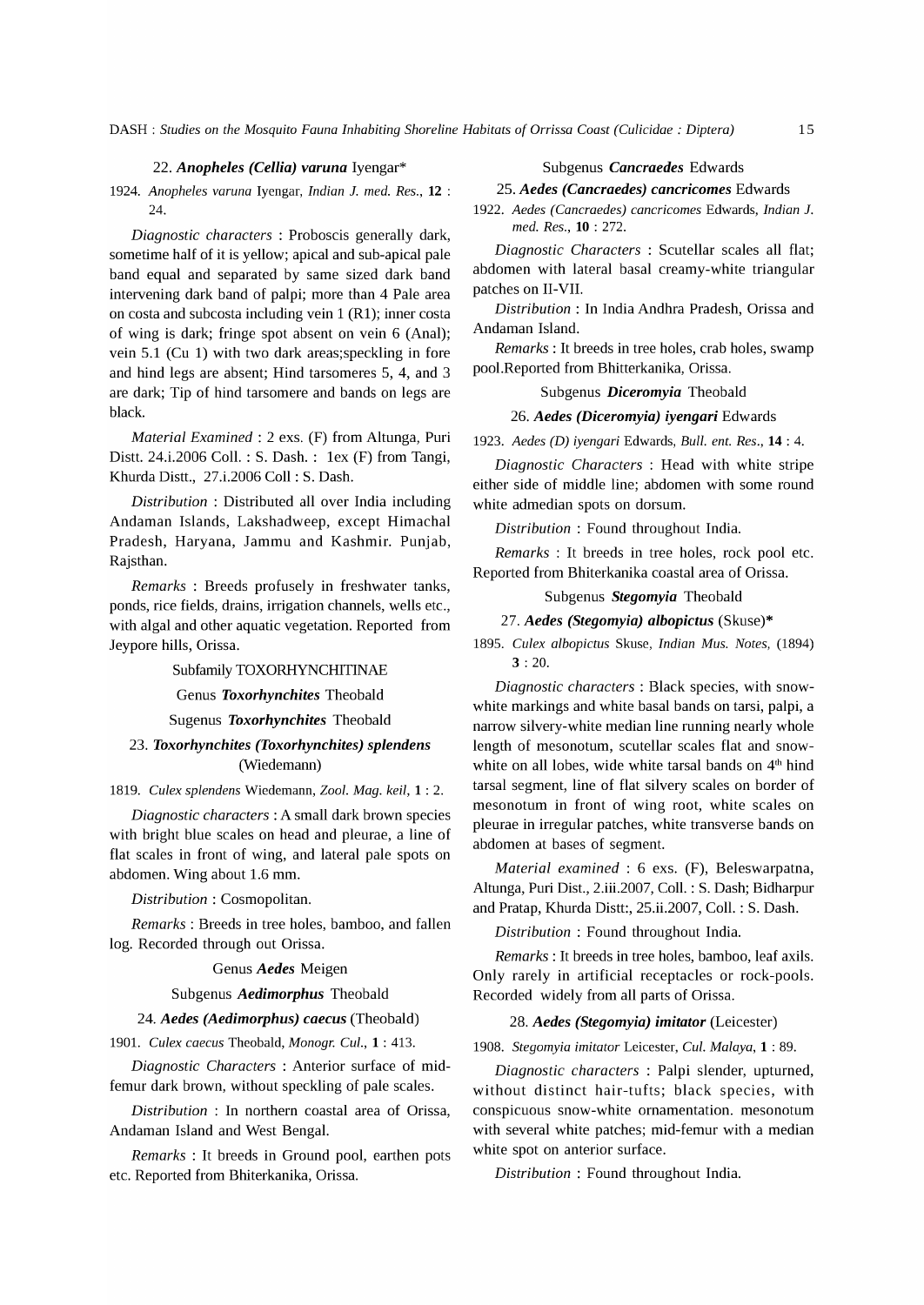*Remarks* : It breeds in tree hole, bamboo, forest floor etc. Recorded widely throughout the country.

#### *29. Aedes (Stegomyia) novalbopictus* Barraud

*1931. Aedes (Stegomyia) novalbopictus* Barraud, *Indian. 1. med. Res.,* 19 : 224.

*Diagnostic characters* : Palpi slender, upturned, without distinct hair-tufts; black species, with conspicuous snow-white ornamentation. Abdomen with silvery basal bands on dorsum.

*Distribution* : Found throughout India.

*Remarks* : It breeds in tree holes, bamboo, human landing. Reported from almost all states of India.

#### *30. Aedes (Stegomyia) vittatus* (Bigot)\*

1861. *Culex vittatus* Bigot, *AnnIs. Soc. ent. Fr.* (4), 1 : 227.

*Diagnostic characters:* Black species, with snowwhite markings; proboscis with scattered yellow scaling ;mesonotum marked with 4-6 small white spots; femora with preapical white rings, and white basal bands on tarsi, all tibiae with white rings.

*Material examined:* 10 exx. (F), Alipada, Giqala, Beleswarpatna, Puri Dist., 10.vi.2007, ColI. : S. Dash; Tangi, Khurda Distt., OS.vi.2007, ColI. : S. Dash.

*Distribution* : Found throughout India.

*Remarks*: It breeds in tree hole, bamboo, leaf axils. Rock pools etc. Recorded through out the coastal belt of Orissa.

#### *31. Aedes (Stegomyia) w-albus* (Theobald)

*1905. Stegomyia w-albus* (Theobald) *Annl. hist. nat. Mus. natn. hung.,* 3 : 74.

*Diagnostic characters* : Palpi slender, upturned, without distinct hair-tufts; black species, with conspicuous snow-white ornamentation ; mesonotum with several white patches; mid-tarsi with a median white spot on anterior surface;.

*Distribution* : Found throughout India.

*Remarks:* Breeds in tree hole, bamboo, forest floor etc. Reported widely throughout the country.

#### Genus *Aedeomyia* Theobald

#### Sub genus *Aedeomyia* Theobald\*

*1901. Aedeomyia* Theobald, Mono.CuI. ii, p. 218.

*Diagnostic characters* : The material has been identified only till genus level. It is a small mosquito with comparatively short legs, ornamented with a dense covering of white, black and yellow scales, tufts of suberect scales at tip and hind femora.

*Material examined:* 3 females (adult) Balugaon, Distt. Khurda, 07.vi.07, Coll: S. Dash,

*Distribution* : Found throughout India.

*Remark* : Breeds in Pond with vegetation, Canal with algae.

## Genus *Armigeres* Theobald

Sub Genus *Armigeres* Theobald

#### *32. Armigeres (Armigeres) subalbatus* (Coquilett)\*

*1898. Armigeres subalbatus* (Coquilett), *Proc. U.S. Nat. Mus.,* xxi, p. 302.

*Diagnostic characters* : Palpi of female about 1/2 length of proboscis; pale margin of Mesonotum usually yellowish; Abdominal sternites III-VI with wide apical black bands.

*Material Examined:* 7 exs. (F), Kushbhadra Muhan, Puri Distt., 23.i.2006, ColI. : S. Dash.

*Distribution* : Through out India including Andaman Islands.

*Remarks* : Resting on vegetations, coconut shell, bamboo, septic tank. Recorded from all over Orissa.

## *33. Armigeres (Armigeres)* theobaldi\*

*1934. Armigeres theobaldi* Barraud, *Fauna* Br. *India,* Dipt., 5 : 319 (n.name for *apicalis* Theobald).

*Diagnostic characters* : Abdominal tergites with median apical yellow markings; lateral white patches, not visible dorsally; venter white scaled.

*Material examined:* 10 exs. (F) collected from Giqala, Puri Distt., 24.i.2006 ColI. : S. Dash.

*Distribution:* In India it is restricted only to Orissa.

*Remarks* : It breeds in bamboo stalk. Recorded all over Orissa.

Genus *Culex* Linnaeus

Sub-Genus *Culex* Linnaeus

#### *34. Culex (Culex) bitaeniorhynchus* Giles

*1901. Culex bitaeniorhynchus* Giles, 1. *Bombay nat. Rist. Soc.,13* : 607.

*Diagnostic characters* : Proboscis and tarsi with pale rings (tarsal rings sometimes faint); no lower mesepimeral bristle; wings speckled with scales, which are usually numerous.

*Distribution* : Found throughout India.

*Remarks:* Breeds in Irrigation canal, ponds, ground pool, paddy field, slow-moving stream with algae. Recorded from all over Orissa especially from Bhitarkanika and Jeypore Hills.

# *35. Culex (Culex) cornutus* Edwards

*1922. Culex cornutus* Edwards, *Indian.* 1. *med. Res.,* 10 : 283.

*Diagnostic characters* : Proboscis and tarsi with pale rings (tarsal rings sometimes faint); no lower mesepimeral bristle; abdominal tergites with distinct apical pale markings.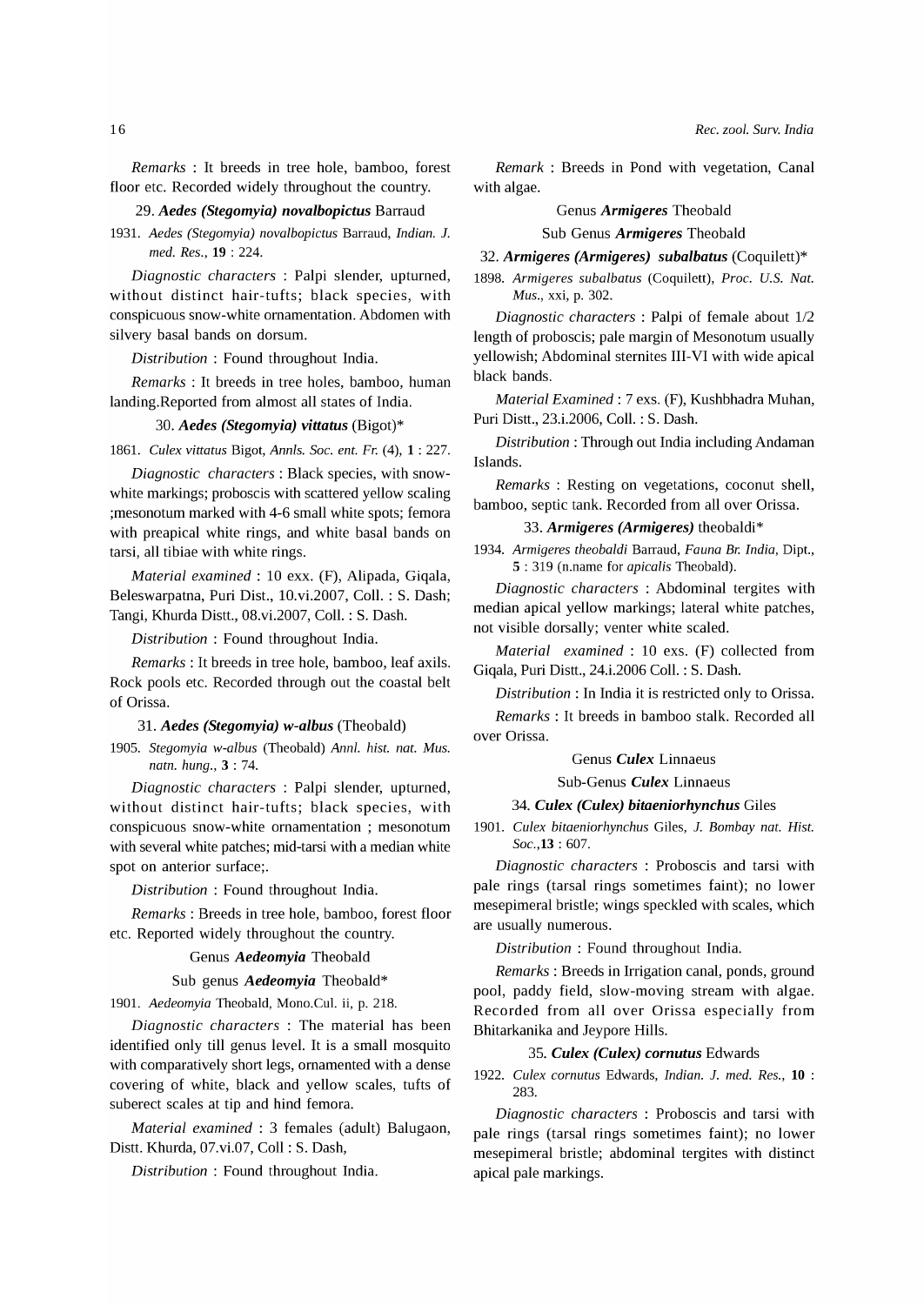*Distribution* : Found throughout India.

*Remarks* : The adults rest on the vegetations. Recorded from all over Orissa especially from Jeypore Hills.

*36. Culex (Culex) fuscocephalus* Theobald

*1906. Culex fuscocephalus* Theobald, *Monogr. CuI.,* 4 : 420.

*Diagnostic characters:* Proboscis without pale ring; tarsi entirely dark; lower mesepimeral bristle present. Abdomen unbanded.

*Distribution* : Found throughout India.

*Remarks:* Breeds in ground pool and Paddy field. Adults rest in human dwelling, landing on human and cattle. Recorded from all over Orissa especially from Bhitarkanika and Jeypore Hills.

#### *37. Culex (Culex) gelidus* Theobald

*1901. Culex gelidus* Theobald, *Monogr. CuI.,* 2 : 20.

*Diagnostic characters* : Proboscis and tarsi with pale rings (tarsal rings sometimes faint); no lower mesepimeral bristle; wings without unusually broad scales; tibiae not lined.

*Distribution* : Found throughout India.

*Remarks* : Breeds mainly in ground pools, having much weeds, marshy tracks, cement tanks. Adults rest mainly in cow sheds. Recorded from all over Orissa.

## *38. Culex (Culex) mimulus* Edwards

*1915. Culex mimulus* Edwards, *Bull. ent. Res.,* 5 : 284.

*Diagnostic characters* : Proboscis and tarsi with pale rings (tarsal rings sometimes faint); no lower mesepimeral bristle; wings with three pale spots on costa (including one at tip); pale spot at middle of wing usually extending over veinl.

*Distribution* : All over India, mainly concentrated in Uttar Pradesh, Uttarakhand and Assam.

*Remarks:* Breeds in rainwater pool, ponds, stream, and riverbed pool with algae. Adults rest on vegetation. Recorded from all over Orissa, especially from Jeypore Hills.

## *39. Culex (Culex) quiquefasciatus* Say\*

*1823. Culex quiquefasciatus* Say 1. *Acad, nat.* Sci. *Philad.,*   $3:10.$ 

*Diagnostic characters* : Integument of thoracic pleuron without dark stripe; scutal integument yellowish or pale brown.

*Material Examined* : 50 exs (F) collected from Balugaon, Totapada Khurda Distt., 27.i.2007, ColI. : S. Dash.

*Distribution* : Cosmopolitan in Distribution.

*Remarks:* Commonly occurring throughout Orissa mostly found in human dwelling, cattle sheds.

#### *40. Culex (Culex) sinensis* Theobald

*1903. Culex sininsis* Theobald, *Monogr. CuI.,* 3 : 180.

*Diagnostic characters* : Proboscis and tarsi with pale rings (tarsal rings sometimes faint); no lower mesepimeral bristle; abdominal tergites apically banded; mesonotal scales pale ochreous.

*Distribution:* Cosmopolitan in Distribution.

*Remarks* : Inhabiting the pond bank. Common in Coastal Orissa.

#### *41. Culex (Culex) sitiens* Wiedemann

*1828. Culex sitiens* Wiedemann *Aussereurop Zwei{l. Insekt,*   $1:542.$ 

*Diagnostic characters* : Proboscis and tarsi with pale rings (tarsal rings sometimes faint); no lower mesepimeral bristle; femora speckled with pale scales, especially anterior surface of mid-femur.

*Distribution:* Cosmopolitan in Distribution.

*Remarks* : Breeds in swamp pool, Coir retting pit. Adults rest in vegetation, Crab hole. Common in coastal areas of Orissa.

#### *42. Culex (Culec) tritaeniorhynchus* Giles

*1901. Culex tritaeniorhynchus* Giles, 1. *Bombay nat. Hist. Soc.,* 13 : 606.

*Diagnostic characters* : Proboscis and tarsi with pale rings (tarsal rings sometimes faint); no lower mesepimeral bristle; mesonotal scales uniformly dark brown.

*Distribution* : Cosmopolitan in Distribution.

*Remarks:* Breeds in irrigation canal, pond, ground pool, paddy fields. Commonly found throughout Orissa.

#### *43. Culex (Culex) vishnui* Theobald\*

*1901. Culex vishnui* Theobald, *Monogr. CuI.,* 1 : 355.

*Diagnostic characters:* Very common small brown mosquito, with a pale band on the proboscis. Mesonotum with light and dark scales mixed in varying proportions, sometimes forming an indefinite pattern, but at least with light scales round front margin.

*Material Examined:* 11 exs. (Females) collected from Balugaon, Khurda Distt., 28.i.2006 and 19.i.2006 ColI. : S. Dash.

*Distribution* : Found throughout India.

*Remarks* : It breeds in ground pools, rice fields, salt marshes etc. Recorded from rice fields, ponds and cement tanks in many localities of Orissa.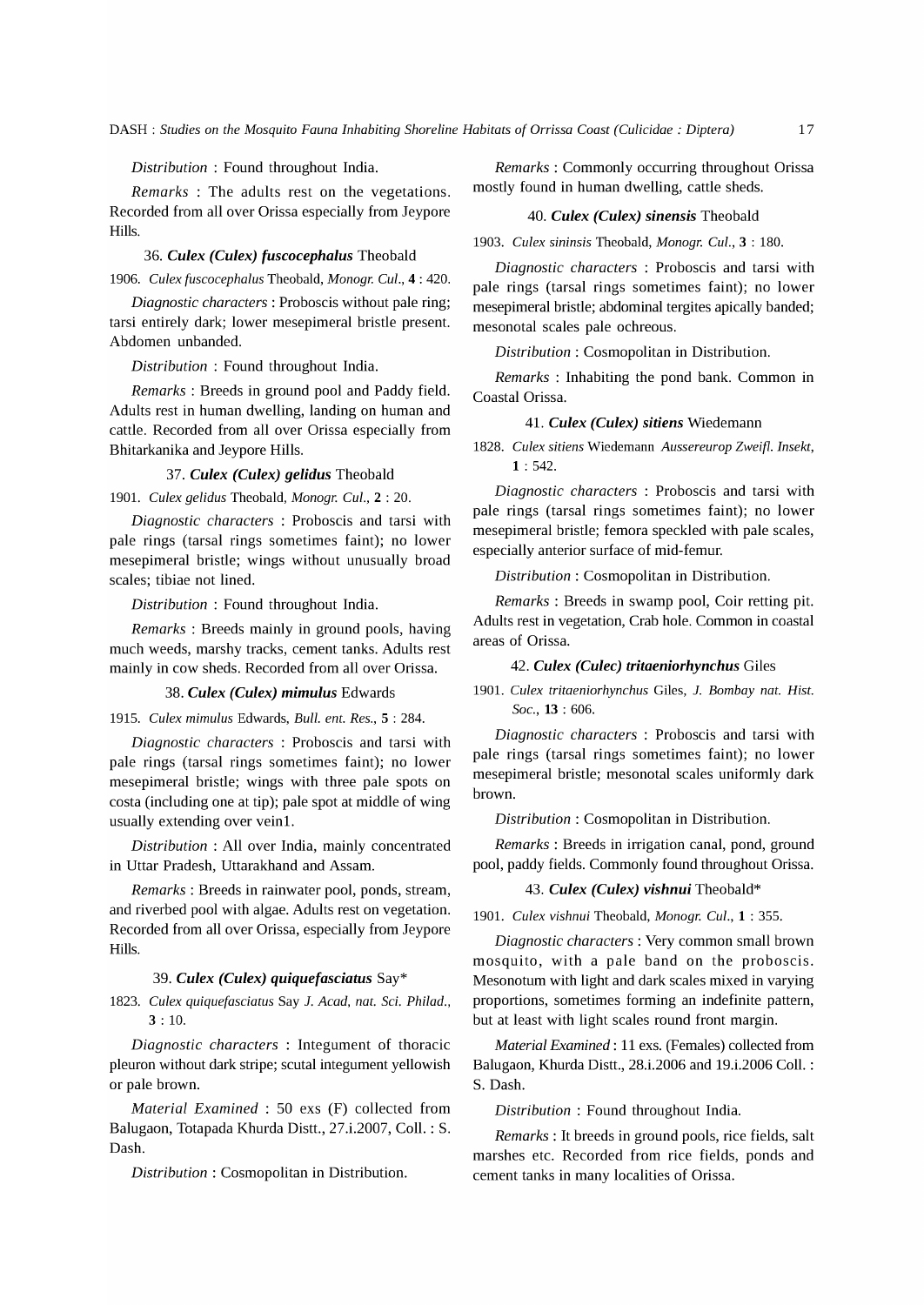## *44. Culex (Culex) whitei* Barraud

*1923. Culex whitei* Barraud, Indian. 1. *med. Res.,* 11 : 508.

*Diagnostic characters:* Very common small brown mosquito, with a pale band on the proboscis. Mesonotum with light and dark scales mixed in varying proportions, sometimes forming an indefinite pattern, but at least with light scales round front margin.

*Distribution:* It is mainly found in the north-eastern region of India though it is cosmopolitan in habit.

*Remarks:* It breeds in ground pools. Recorded From shorelines of Orissa.

#### *45. Culex (Culex) whitmorei* (Giles)

*1904. Taeniorhynchus whitmorei* Giles 1. *trap. Med.,*  7: 367.

*Diagnostic characters* : Proboscis and tarsi with pale rings (tarsal rings sometimes faint); no lower mesepimeral bristle; wings with broad scales on veins 1.3, and 5; mid an hind tibiae with pale lines.

*Distribution:* In India, occurs in all main lands.

*Remarks* : It breeds in ground pool, cement tank. Adults rested in vegetation. Recorded mainly from hilly areas of Orissa.

#### Genus *Ficalbia* Theobald

#### Subgenus *Ficalbia*

# *46. Ficalbia (Ficalbia) minima* (Theobald)

*1901. Uranotaenia minima* Theobald, *Monogr. CuI.,* 2 : 262.

*Diagnostic characters:* Tarsi with narrow pale rings, most distinct on hind legs; dorsum of abdomen with transverse pale bands.

*Distribution* : In India recorded from West Bengal, Orissa, Assam, North-eastern states and Kerala.

*Remarks* : Breeds in irrigation canal, pond with floating vegetation. Resting in pond bank, vegetation. Recorded from the coastal parts of Orissa.

# Genus *Coquilletidia* Dyar

### Subgenus *Coquilletidia* Dyar\*

*1905. Coquilletidia* Dyar, *Proc. ent. Soc. Wash.,* 7 : 47.

*Diagnostic characters:* These are yellowish brown mosquitoes of moderate size. The general structure is very much as in *Aedes* but there are no post spiracular bristles. Distinct from *Culex* in absence of pulvilli, wingscales narrow and lanceolate, pleurae with only a few small patches of scales.

*Materials examined:* 3 exs. (F), Pratap, Totapada Distt. Khurda, 08.vi.2007, ColI. : S. Dash.

*Distribution* : Found throughout India.

*Remarks:* Rests on the floating vegetation in pond.

Found in the coastal region of Orissa. Found all over Orissa.

# Genus *Heizmannia* Ludlow

Subgenus *Heizmannia* Edwards

## *47. Heizmannia (Heizmannia) chandi* Edwards

*1922. Reizmannia (R) chandi* Edwards, *Indian.* 1. *med. Res.,*  10 : 291.

*Diagnostic characters* : Postnotum having small bunch of hairs; outstanding plume-scales on veins 2.1 and 2.2 linear.

*Distribution:* In India it occurs only in type locality (Bhiterkanika and Singhbhum, Orissa).

*Remark:* Breeds in tree hole and bamboo.Endemic species from Orissa.

Genus *Mansonia* Blanchard

Subgenus *Mansonioides* Theobald

# *48. Mansonia (Manasonioides) annulifera*  (Theobald)\*

*1901. Panoplites annulifera* Theobald, *Monogr. CuI.,* 2 : 183.

*Diagnostic characters* : Mesonotum marked with distinct round spots of white scales, Yellowish brown; mesonotum marked with 4 (or more) distinct round white spots; rather broad white scales on mid-lobe of scutellum; Abdomen: lateral chitinous hooks on tergite VIII widely and evenly spaced, much as in *indiana,*  but less curved.

*Material examined* : 12 exs. (F) collected from Alipada, Giqala, Sipakuda, Beleswarpatna, Puri Dist. : 08.vi.07 ColI. : S. Dash.

*Distribution* : Found throughout India.

*Remarks* : Breeds in irrigation canal Pond with floating vegetation, Light trap, and human landing. Found all over Orissa.

#### *49. Mansonia (Manasonioides) dives* (Scheiner)\*

1881. *Culex longipalpis* van der Wulp, *Bijd. Fauna Mid Sumatra, Dipt.,* 4 : 9.

*Diagnostic characters* : Mesonotum not having so much distinct spots, Brownish-black; mesonotum marked with 2 (or 3) round white spots; scales on midlobe of scutellum narrow. Abdomen: Chitinous hooks on tergite VIII much as in M. *uniformis,* bur there is a more pronounced gap between the lateral and median series.

*Material examined* : 12 exs. (F) collected from Alipada, Sipakuda, Puri Dist.; 09.vi.2007, ColI.: S. Dash.

*Distribution* : Distributed throughout North-East India.

*Remarks:* Found in human settlements and houses. Reported from coastal Orissa.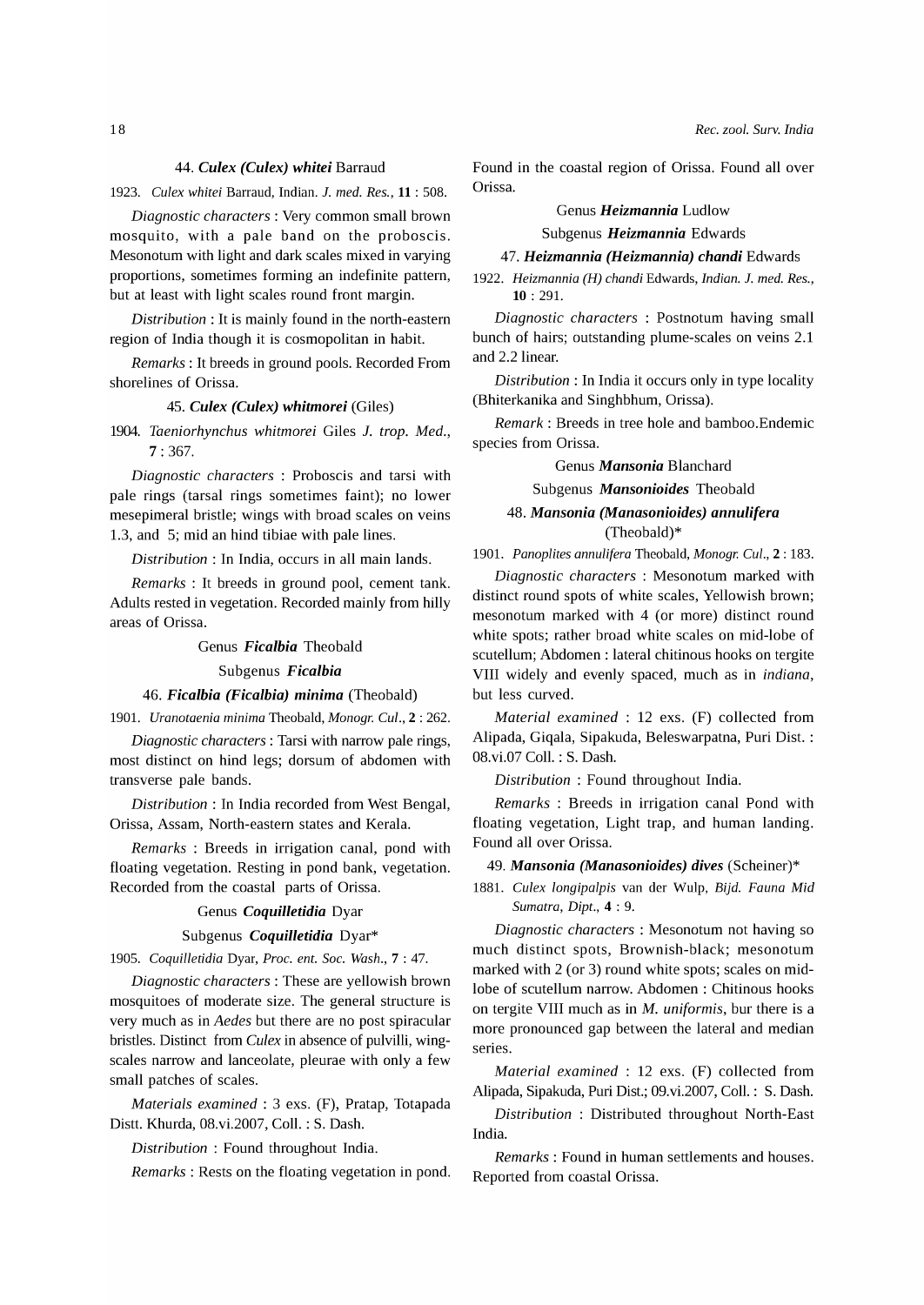*50. Mansonia (Manasonioides) indiana* Edwards\*

*1930. Mansonia (Man.) indiana* Edwards, *Bull. ent. Res.,*  21 : 541.

*Diagnostic characters* : Mesonotum not having so much distinct spots; Mesonotum dark brown, not marked with greenish stripes; some white scales, tending to form indistinct spots or patches, in some specimens; Abdomen: Chitinous hooks on tergite VIII of female widely spaced and curved, without a definite gap between these and the median teeth.

*Material examined* : 10 exs (F) collected from Sipakuda, Puri Dist.,I1.vi.2007, ColI. : S. Dash; Totapada, Khurda Dist., OS.vi.2007, ColI. : S. Dash.

*Distribution* : Found throughout India.

*Remarks* : Habitated mostly in human dwelling areas. Reported from coastal Orissa.

51. *Mansonia (Manasonioides) uniformis* (Theobald)\* *1901. Panoplites uniformis* Theobald, *Monogr. CuI.,* 2 : 180.

*Diagnostic characters* : Mesonotum not having so much distinct spots; Mesonotum marked with a pair of sub lateral greenish stripes on a brown ground; markings on tarsi as in annulifera but with yellowish tinge not snow-white; Abdomen : Lateral chitinous hooks on tergite VIII curved and slightly separated from median series.

*Material examined* : 7 exs. (F) collected from Alipada, Giqala, Sipakuda, Beleswarpatna, Altunga Puri Dist. l1.vi.2007, ColI. : S. Dash; Totapada, Tangi, Khurda Dist., OS.vi.2007, ColI. : S. Dash.

*Distribution* : Found throughout India.

*Remarks* : Breeds in irrigation canal, pond with vegetation, Cattle shed, human dwelling. Recorded all over Orissa.

Genus *Ochlerotatus* Lynch Arribalzaga

#### Subgenus *Finalaya* Theobald

*52. Ochlerotatus (Finalaya) niveus* (Ludlow)

*1903. Stegomyia niveus* Ludlow, *Monogr. CuI.,* 3 : 139.

*Diagnostic characters* : Segment VIII narrow and completely retractile; cerci long and narrow and projecting from ring of segment VII; one or two lower mesepimeral bristles usually present.

*Distribution* : In Eastern India, Andaman Island.

*Remarks:* Breeds in tree holes and found mostly in human dwelling. Recorded from Coastal Orissa.

# Sub genus *Rhinoskusea* Edwards

*53. Ochlerotatus (Rhinoskusea) longirostris* (Leicester) *1908. Ficalbia longirostris* Leicester, *CuI. Malaya,* : 228.

*Diagnostic characters* : Segment VIII narrow and completely retractile; cerci long and narrow and projecting from ring of segment VII; one or two lower mesepimeral bristles usually present.

*Distribution* : Andaman Island.

*Remarks* : Resting in Crab holes. Recorded from Coastal Orissa.

# *54. Ochlerotatus( Rhinoskusea) portonovoensis*  Tewari and Hiriyan

*1996. Ochlerotatus (Rhinoskusea) portonovoensis* Tewari and Hiriyan, 1. *Am. Mosq. Control Assoc.,* 12 : 720.

*Diagnostic characters* : Segment VIII narrow and completely retractile; cerci long and narrow and projecting from ring of segment VII; one or two lower mesepimeral bristles usually present.

*Distribution:* North Eastern India.

*Remarks* : Crab holes, swamp pool, tree holes. Recorded from Coastal Orissa.

Genus *Uranotaenia* Lynch Arribalzaga

Subgenus *Pseudoficalbia* Theobald

#### *55. Uranotaenia (Pseudoficalbia) atra* Theobald

*1905. Uranotaenia atra* Theobald, *Ann. Mus. Nat. Hung.,* iii, p. 114.

*Diagnostic characters* : Hind tarsi entirely dark; lateral apical markings on abdominal tergites, no median pale markings on dorsum.

*Distribution* : In mainland of India as well as in Andaman Island.

*Remarks* : Breeds in ground pool, crab holes and root base. Recorded from Coastal Orissa.

## **DISCUSSION**

The present study deals with 55 species of mosquitoes under 12 genera reported from coastal Orissa. Out of which over 2000 specimens belonging to 22 species under 6 genera were actually collected and studied from twelve villages of Puri and Khurda Districts of Orissa. The study proved the dominance of Culicine mosquito species (65.59%). in the coastal districts of Orissa Rao (19S4) remarked that among the Indian *Anopheline* fauna, *Anopheles subpictus* Grassi complex is predominant along the coast. The present studies also proved the dominance of *Anopheles subpictus,* comprising 22.73% of all mosquito population studied and about 65.6% of the over all Anophelines fauna. The second species *Anopheles vagus* is dominated by 10.03%. The species of C. *quinquefasciatus* Say and the C. *vishnui* Theobald group are the common *Culicines* comprising 17.55% and 10.03% respectively. The species of *Armegeres*  group are also equally prevalent as the Genus *Culex.*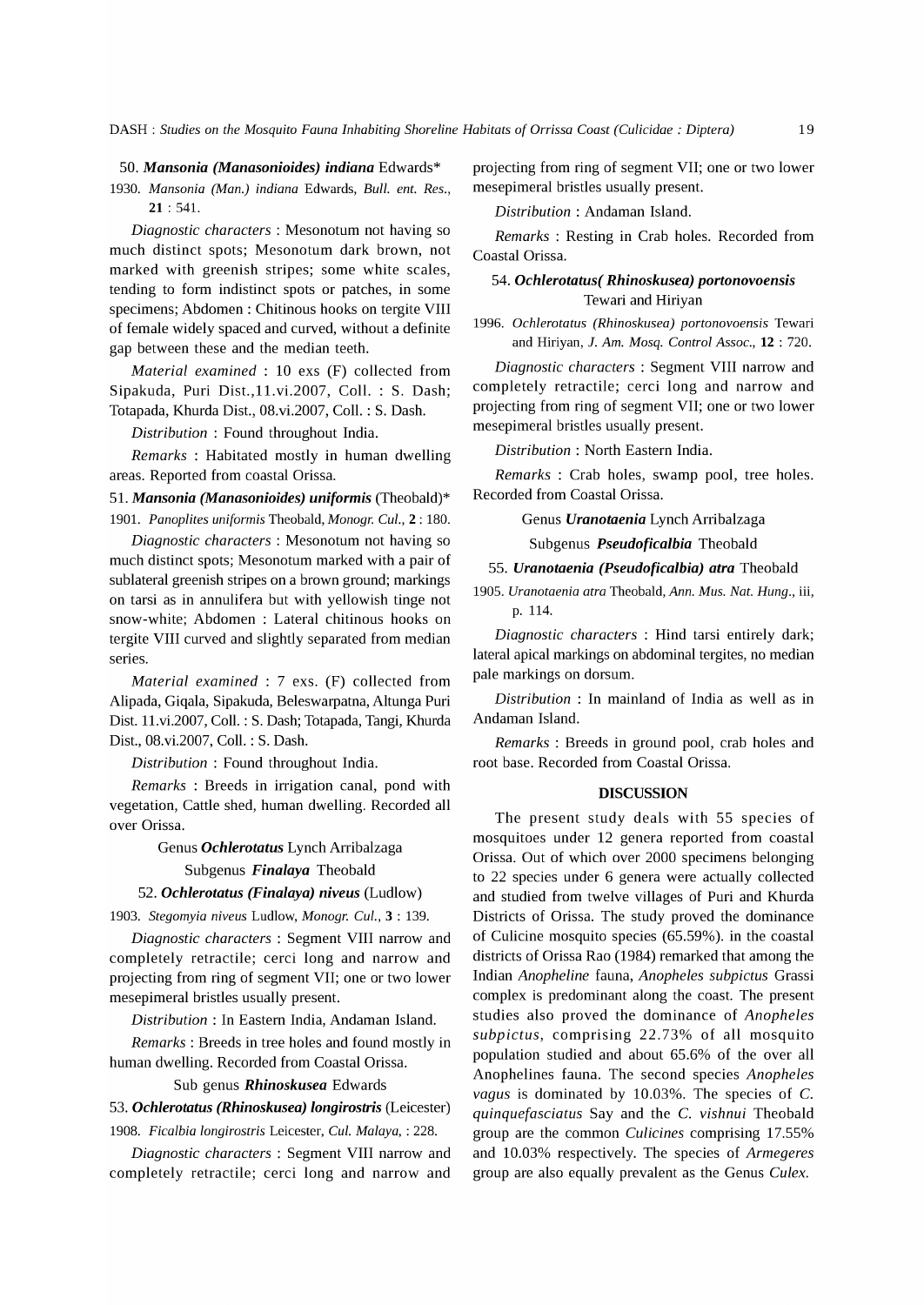The other species recorded in this study are *Anopheles maculates, Anopheles splendidus, Anopheles theobaldi, Anopheles acconitus, Anopheles nigerimus, Armegeres subalbatus, Manasonia annulifera, Manasonia indiana, Manasonia longipalpis, Mansonia uniformis, Aedes vittatus, Aedes albopictus, Coquillettidia.* The district wise species composition of *Mansonioides* shows that it (which species) is dominant in coastal areas like Puri district (Hazra and Dash, 1998). Although M. *uniformis,* M. *annulifera and* M. *indiana* have been found through out the districts but M. *longipalpis* is exclusively found in coastal belts. Diversity of mosquito fauna of Puri and Khurda Districts of Orissa are shown in Table-l and 2 respectively.

To measure the species diversity of the mosquito species of the two districts, Shanon diversity index has been used. The shanon diversity index (H) is the index that is commonly used to characterize species diversity in a community (Stiling, 2002).

Hs= Pi In Pi.

Pi- Total number of species

In- Log in

The value of Shanons index has been depicted in the table-3. The value of Shanon diversity index for real communities is often found to fall between 1.5 and 3.5 (Stiling, 2002). From the present investigation it is clear that the mosquito species diversity (H) in the Khurda District was significantly higher than the diversity in the mosquito community of Puri District (Fig. 10).

The TMHD (Per Ten men hour Density) for both the districts, mosquito species has been calculated and is summarized in Table-3. The present findings show highest value for *Anopheles subpictus* (46.87) followed by the *Armigeres (A) subalbatus* (36.25) (Fig.ll).

The well recognized malaria vectors *Anopheles culcifacies, An. annularis* are represented by less than 1 %. The *Anopheles culcifacies* and *An. annularis*  represent 0.15% and 0.3% respectively in the total sample. The species of *Man. indiana* and *Man. longipalpis* have not been reported earlier but are now recorded from the areas of Chilika Lake.

Filarial vector diversity of the coastal districts is very low than that of the diversity of culicine mosquitoes (Hazra and Dash, 1998) but the recent study shows the increase in diversity of filarial vector in the same districts. The low rate of diversity has been shown by Shanons index in Puri District. Seven *Anopheles*  species e.g. *An. barbirostris, An. fluviatilis, An. jamesii,* 

|               | Table-1: Diversity of mosquito fauna of Puri District |  |  |
|---------------|-------------------------------------------------------|--|--|
| $(2006-07)$ . |                                                       |  |  |

*Rec. zool. Surv. India* 

| SI.<br>No.     | <b>Species</b>       | N <sub>0</sub> | Percentage     |
|----------------|----------------------|----------------|----------------|
| 1.             | An aconitus          | 3              | 0.28%          |
|                | An annularis         | 4              | 0.38%          |
|                | An culcifafacies     | $\Omega$       | $\Omega$       |
|                | An maculates         | 1              | 0.09%          |
|                | An nigerimus         | 2              | 0.18%          |
|                | An splendidus        | $\Omega$       | $\Omega$       |
|                | An subpictus         | 197            | 18.86%         |
|                | An theobaldi         | 3              | 0.28%          |
|                | An vagus             | 92             | 8.81%          |
|                | An varuna            | 1              | 0.09%          |
| 2.             | Cx. quinquefasciatus | 184            | 17.62%         |
|                | Cx. vishnui gp.      | 124            | 11.87%         |
| 3.             | Am. subalbatus       | 176            | 16.85%         |
|                | Am. Theobaldi        | 63             | 6.03%          |
| $\overline{4}$ | Mn. annulifera       | 46             | 4.4%           |
|                | Mn. indiana          | 5              | 0.47%          |
|                | Mn. longipalpis      | 3              | 0.28%          |
|                | Mn. Uniformis        | 81             | 7.75%          |
| 5.             | Ad. Aedeimyia        | $\theta$       | $\overline{0}$ |
|                | Ad. albopictus       | 3              | 0.28%          |
|                | Ad. Vitattus         | 56             | 5.36%          |
| 6.             | Coquillettidia       | $\overline{0}$ | 0              |
|                | Total                | 1044           |                |

*An. jeyporiensis, An. karwari, An. philippinensis, An. sundaicus* found in the previous studies (Covell and Singh, 1942) are not found during the present study. The disappearance of the species *An. sundaicus* also detected during the Chilika fauna study by Dash *et a1.*  (2000).

The changes in mosquito fauna observed from the Orissa coastal area and Chilika lake may be associated with the major ecological changes, extensive use of insecticides and development in agricultural practices, industrial development, natural calamities like severe cyclones, after effects of tsunami etc.

# **ACKNOWLEDGEMENTS**

The author is grateful to the Director, Zoological Survey of India, Kolkata and officer-in-charge, EBRC, Gopalpur-on-sea (GM) for providing facilities. I am also thankful to Director, RMRC, ICMR, Bhubaneswar for providing library facilities.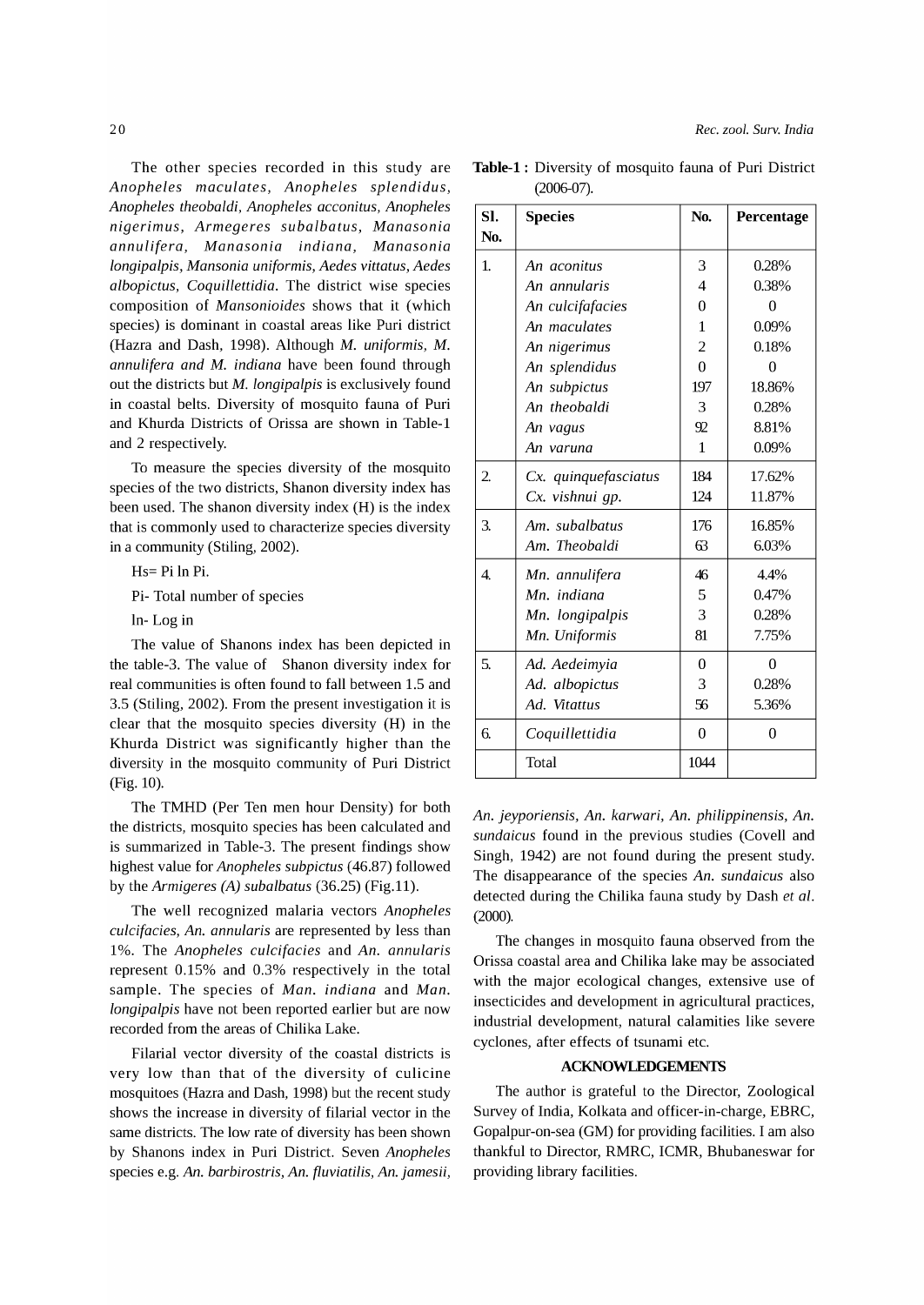| SI.              | <b>Species</b>                  | No.            | Percentage     | of Chilika Lake during 2006-07. |                  |               |                      |     |             |
|------------------|---------------------------------|----------------|----------------|---------------------------------|------------------|---------------|----------------------|-----|-------------|
| No.              |                                 |                |                |                                 | SI.              | <b>Genus</b>  | <b>Species</b>       | No. | <b>TMHI</b> |
| 1.               | An. aconitus                    | 3              | 0.31%          |                                 | No.              |               |                      |     |             |
|                  | An. annularis                   | 2              | 0.21%          |                                 |                  |               |                      |     |             |
|                  | An. culcifafacies               | 3              | 0.31%          |                                 | 1.               | Anopheles     | An. aconitus         | 3   | 0.62        |
|                  | An. maculates                   | 2              | 0.21%          |                                 |                  |               | An. annularis        | 3   | 0.62        |
|                  | An. nigerimus                   | 4              | 0.41%          |                                 |                  |               | An. culcifafacies    | 3   | 0.31        |
|                  | An. splendidus                  | 3              | 0.31%          |                                 |                  |               | An. maculates        | 3   | 0.31        |
|                  | An. subpictus                   | 253            | 26.63%         |                                 |                  |               | An. nigerimus        | 6   | 0.62        |
|                  | An. theobaldi                   | 3              | 0.31%          |                                 |                  |               | An. splendidus       | 3   | 0.31        |
|                  | An. vagus                       | 108            | 11.36%         |                                 |                  |               | An. subpictus        | 450 | 46.87       |
|                  | An. varuna                      | 2              | 0.21%          |                                 |                  |               | An. theobaldi        | 6   | 0.62        |
| 2.               | Cx. quinquefasciatus            |                |                |                                 |                  |               | An. vagus            | 200 | 20.83       |
|                  | Cx. vishnui qp.                 | 166            | 17.47%         |                                 |                  |               | An. Varuna           | 3   | 0.31        |
|                  |                                 | 76             | 8.00%          |                                 | 2.               | Culex         | Cx. quinquefasciatus | 350 | 36.45       |
|                  |                                 |                |                |                                 |                  |               | Cx. vishnui qp.      | 200 | 20.83       |
| З.               | Am. subalbatus<br>Am. Theobaldi | 172            | 18.10%         |                                 |                  |               |                      |     |             |
|                  |                                 | $\Theta$       | 7.26%          |                                 | 3.               | Armegeres     | Am. subalbatus       | 348 | 36.25       |
|                  |                                 |                |                |                                 |                  |               | Am. Theobaldi        | 132 | 13.75       |
| $\overline{4}$ . | Mn. annulifera                  | $\overline{2}$ | 0.21%          |                                 | $\overline{4}$ . | Manasonia     | Mn. uniformis        | 100 | 10.41       |
|                  | Mn. indiana                     | 10             | 1.05%          |                                 |                  |               | Mn. annulifera       | 48  | 1.56        |
|                  | Mn. longipalpis                 | $\Omega$       | $\overline{0}$ |                                 |                  |               | Mn. Indiana          | 15  | 5           |
|                  | Mn. Uniformis                   | 19             | 2.00%          |                                 |                  |               | Mn. longipalpis      | 3   | 0.31        |
| 5.               | Ad. aedeimyia                   | 3              | 0.31%          |                                 |                  |               |                      |     |             |
|                  | Ad. albopictus                  | 3              | 0.31%          |                                 | 5.               | Aedomyia      |                      | 3   | 0.31        |
|                  | Ad. Vitattus                    | 44             | 4.63%          |                                 | 6.               | Aedes         | Ad. albopictus       | 6   | 0.31        |
| 6.               | Coquillettidia                  | 3              | 0.31%          |                                 |                  |               | <b>Ad. Vitattus</b>  | 100 | 10.41       |
|                  | <b>Total</b>                    | 950            |                |                                 | 7.               | Coquilettidia |                      | 3   | 0.31        |

Table-2: Diversity of mosquito fauna of Khurda District T (2006-07).

| Table-3: Per ten men hour density (TMHD) of the |  |  |  |  |  |  |  |
|-------------------------------------------------|--|--|--|--|--|--|--|
| mosquitoes collected from the surroundings      |  |  |  |  |  |  |  |
| of Chilika Lake during 2006-07.                 |  |  |  |  |  |  |  |

| An. aconitus         | 3              | 0.31%    | SI.<br>No.       | <b>Genus</b>     | <b>Species</b>       | No. | <b>TMHD</b> |
|----------------------|----------------|----------|------------------|------------------|----------------------|-----|-------------|
| An. annularis        | 2              | 0.21%    |                  |                  |                      |     |             |
| An. culcifafacies    | 3              | 0.31%    | 1.               | Anopheles        | An. aconitus         | 3   | 0.62        |
| An. maculates        | 2              | 0.21%    |                  |                  | An. annularis        | 3   | 0.62        |
| An. nigerimus        | $\overline{4}$ | 0.41%    |                  |                  | An. culcifafacies    | 3   | 0.31        |
| An. splendidus       | 3              | 0.31%    |                  |                  | An. maculates        | 3   | 0.31        |
| An. subpictus        | 253            | 26.63%   |                  |                  | An. nigerimus        | 6   | 0.62        |
| An. theobaldi        | 3              | 0.31%    |                  |                  | An. splendidus       | 3   | 0.31        |
| An. vagus            | 108            | 11.36%   |                  |                  | An. subpictus        | 450 | 46.87       |
| An. varuna           | $\overline{2}$ | 0.21%    |                  |                  | An. theobaldi        | 6   | 0.62        |
| Cx. quinquefasciatus |                |          |                  |                  | An. vagus            | 200 | 20.83       |
| Cx. vishnui qp.      | 166            | 17.47%   |                  |                  | An. Varuna           | 3   | 0.31        |
|                      | 76             | 8.00%    | 2.               | Culex            | Cx. quinquefasciatus | 350 | 36.45       |
| Am. subalbatus       |                |          |                  |                  | Cx. vishnui qp.      | 200 | 20.83       |
| Am. Theobaldi        | 172            | 18.10%   | 3.               | <b>Armegeres</b> | Am. subalbatus       | 348 | 36.25       |
|                      | 69             | 7.26%    |                  |                  | Am. Theobaldi        | 132 | 13.75       |
| Mn. annulifera       | $\overline{2}$ | 0.21%    | $\overline{4}$ . | Manasonia        | Mn. uniformis        | 100 | 10.41       |
| Mn. indiana          | 10             | 1.05%    |                  |                  | Mn. annulifera       | 48  | 1.56        |
| Mn. longipalpis      | $\Omega$       | $\Omega$ |                  |                  | Mn. Indiana          |     | 5           |
| Mn. Uniformis        | 19             | 2.00%    |                  |                  |                      | 15  | 0.31        |
| Ad. aedeimyia        | 3              | 0.31%    |                  |                  | Mn. longipalpis      | 3   |             |
| Ad. albopictus       | 3              | 0.31%    | 5.               | Aedomyia         |                      | 3   | 0.31        |
| Ad. Vitattus         | 44             | 4.63%    | 6.               | Aedes            | Ad. albopictus       | 6   | 0.31        |
| Coquillettidia       | 3              | 0.31%    |                  |                  | <b>Ad. Vitattus</b>  | 100 | 10.41       |
| Total                | 950            |          | 7.               | Coquilettidia    |                      | 3   | 0.31        |
|                      |                |          |                  |                  |                      |     |             |

# **REFERENCES**

- Barraud, *P.l.* 1934. *The fauna* of *British India including Ceylon and Burma.Diptera, Vol.* V. *Family Culicidae, Tribe Megarhinini and Culicini.* Taylor and Francis, London: 1-463.
- Bram, R.A. 1967. Contributions to the mosquito fauna of Southeast Asia. II. The genus *Culex* in Thailand Diptera: Culicidae). *Contrib Am Entomol Inst.,* 2(1) : 1-296.
- Christophers, S.R. 1933. *The fauna* of *British India including Ceylon and Burma.* Diptera *Vol. IV, Family Culicidae, Tribe Anophelini.* Taylor and Francis, London: V: 1-361.
- Covell, G. and Singh, P. 1942. Malaria in the coastal belt of Orissa. *Journ. Mal. Inst. Ind.,* 4 : 457-593.
- Dash, A.P., Hazra, R.K., Mahapatra, N. and Tripathy, H.K. 2000. Disappearance of malaria vector *Anopheles sundaicus* from Chilika Lake area of Orissa state in India. *Med* & *Vet. Entom.,* 14 : 445-449.
- Fry, A.B. 1912. First report on Malaria in Bengal. *(Bengal Secretariat Book Depot, Calcutta).*
- Hazra, R.K. and Dash, A.P.1998. Distribution of *Mansonioides* in Orissa, India. *Trap Biomed.,* 15 : 53-59.
- Ilango, K. 2006. Wetland Mosquito fauna of Tamil Nadu. *Rec. zool. surv. India, Occ. Paper* No., 241 : 1-50 (Director, ZSI, Kolkatta).
- Iyengar, M.O.T. and Menon M.A.U. 1955. 'Mosquitoes of the Maldive Islands' *Bul.l Entomol. Res.,* 46 : 1-10.

Nagpal, B.N. and Sharma, V.P.1983. Mosquitoes of Coastal Orissa. *Ind.* J. *Malar,* 20 : 141-145.

Nagpal, B.N. and Sharma, V.P. 1995. Indian Anophelines. *Oxford* & *IBH Publishing* Co. *Pvt. Ltd.* Pp. 416.

Nagpal, B.N., Srivastav, A., Saxena, R., Ansari, M.A., Dash, A.P., Das, S.c. 2005. Pictorial identification key for Indian Anophelines. *Published by Malaria Research Centre (ICMR), 20, Madhuban, Delhi.*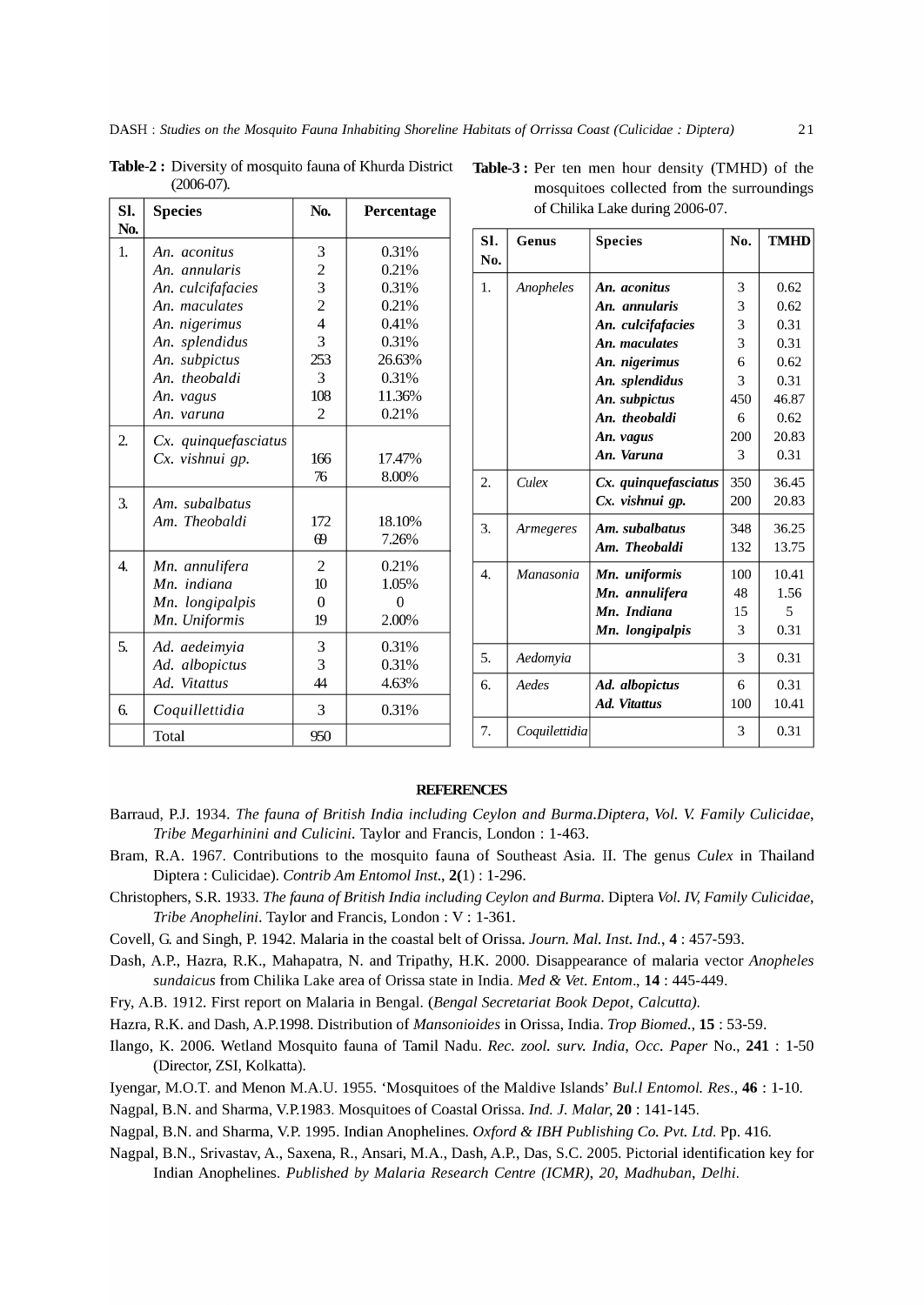- Rajavel, A.R., Natarajan, R., Vaidyanathan, K. and Soniya, v.P. 2005. "A list of the mosquitoes housed in the mosquito museum at the Vector Control Research Centre, Pondicherry, India." 1. *Am Mosq Cont Assoc.,*  21(3) : 243-251.
- Rao, T.R. 1984. "The Anophelines of India" *Published by ICMR,* Delhi-54.
- Reuben, R. 1969. A re-descripition of *Culex vishnui* Theobald with notes on Culex pseudovishnui Colless and *Culex tritaeniorhynchus* Giles from southern India. *Bull. Entomol. Res.,* 58 : 643-652.
- Stiling, P. 2002. Ecology Theories and Applications 4<sup>th</sup> Ed *Published by Prentice-Hall of India Private Ltd., New Delhi-110 001.*
- Stone, A. 1973. Family Culicidae pp.266-343. *In M.D. delfinado and D.E. Hardy(ed) A Catalogue of Diptera of the Oriental Region,* 1. Univ. Howaii Press, Honolulu.
- Tewari S.c., Hiriyan, J., Reuben, R. 1987. Survey of the anopheline fauna of the Western Ghats in Tamilnadu, India, *Ind.* 1. *Malariol.,* 24 : 21-28.



Fig. 2. An Adult Female Mosquito (1-Head, 2-Thorax, 3-Abdomen).



Fig. 4. Thorax of Adult Female Mosquito (1-Head, 2-Antepronotum, 3-Scutum).



Fig. 3. Head of Adult Female Mosquito (1-Antennae, 2-Clyppeus, 3-Palps, 4-Proboscis, 5-Eye).



Fig. 5. Abdomen of Adult Female Mosquito.



Fig. 6. Hind Leg of Adult Female Mosquito (1-Femur, 2-Tibia, 3-Tarsa).



Fig. 7. Wing of Adult Female Mosquito (C-Costa, V-Vein).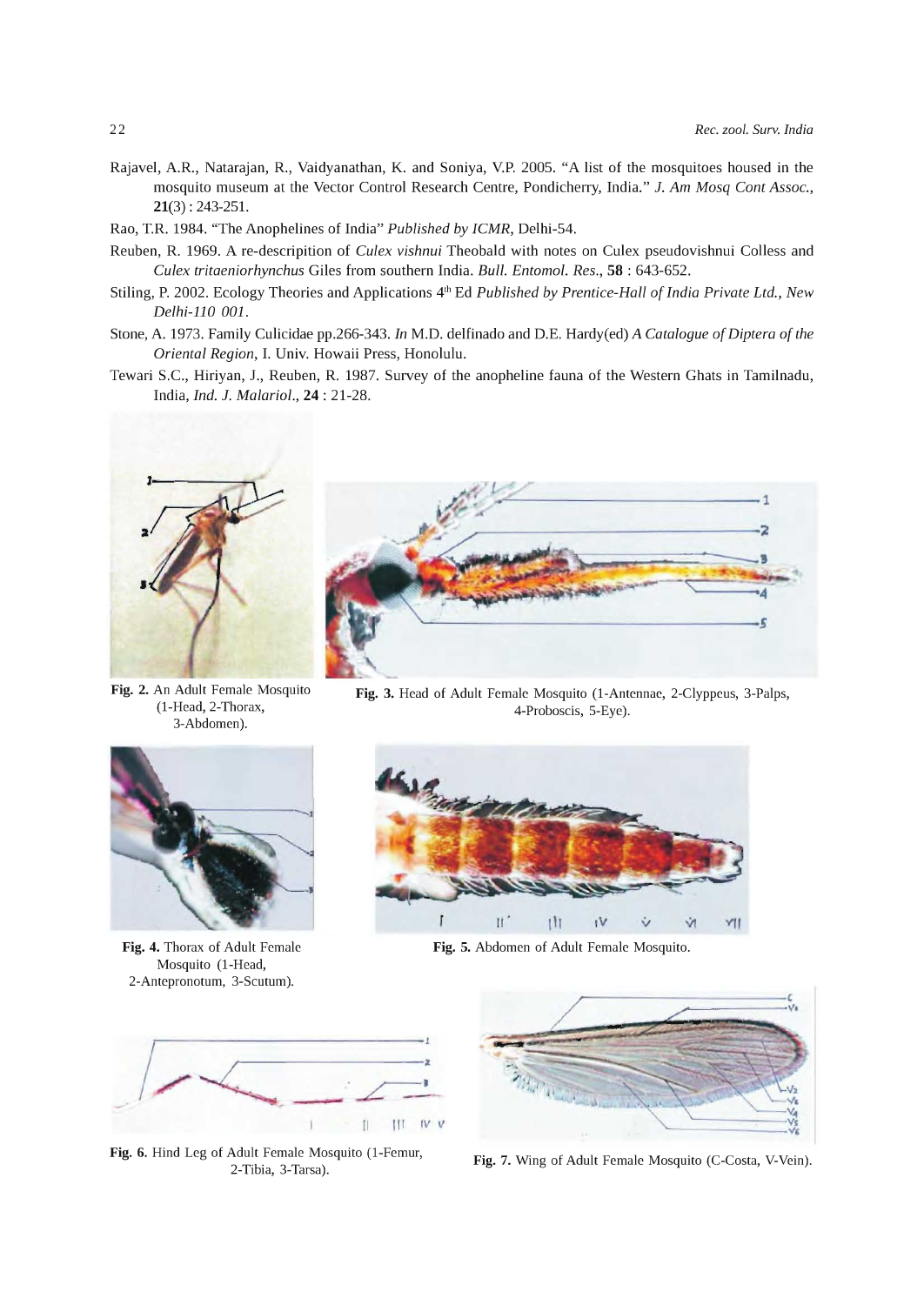

Mosquito Species diversity of Puri Dist.

Fig. 8. Mosquito species Diversity of Puri District (2006-07).





Fig. 9. Mosquito Species Diversity of Khurda District (2006-07).

Mn.indiana Coquilettida sp. ■ Mn.longipalpis

 $\Box$  Mn.annulifera

*An.WJrunB*  Cl Ad albopictus

An.theobald Cl Aed9myis *\$p.*   $\blacksquare$  Mn uniformis  $\Box$  Ad.vittatus